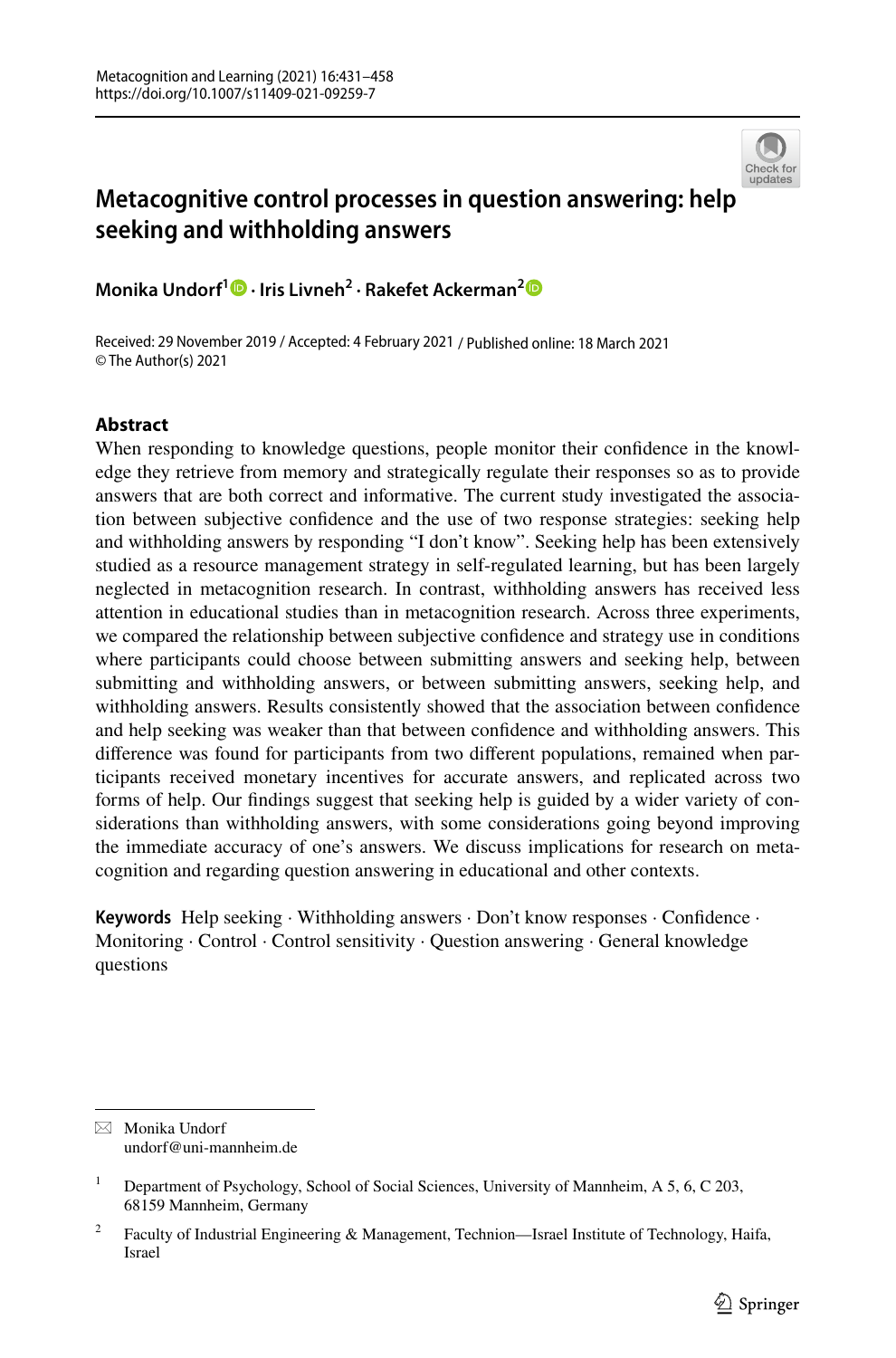# **Introduction**

In everyday life, people answer knowledge questions in various situations such as examinations, professional meetings, police interrogations, and informal conversations. Imagine, for instance, that a friend asks you: "In what year was the frst Nobel Prize awarded?" You will most probably strive to provide a correct answer that is also informative (maxims of quality and quantity, Grice, [1975\)](#page-25-0). To accomplish this, you will strategically regulate the answer you give depending on your knowledge and the needs of the asking person (for reviews, see Graesser & Murachver, [1985](#page-25-1); Singer, [1985](#page-27-0)). Similarly, in educational settings, students use answer strategies when responding to questions in tests and examinations (e.g., AlMahmoud et al., [2019](#page-24-0); Nickerson et al., [2015\)](#page-27-1).

In the present study, we consider question answering from a metacognitive perspective. This perspective emphasizes the importance of people's assessments of their own cognitions (metacognitive monitoring) for self-regulation and behavior (metacognitive control; e.g., Dunlosky & Metcalfe, [2009;](#page-24-1) Fiedler et al., [2019](#page-25-2); Koriat, [2007](#page-25-3)). In the case of answering knowledge questions, metacognitive monitoring corresponds to people's confdence in the accuracy of the knowledge they retrieve from memory, and metacognitive control corresponds to how and how long people search their memories as well as to people's strategic regulation of the answers they provide (for a review, see Goldsmith, [2016\)](#page-25-4).

Metacognition research has identifed two strategies people use to achieve high accuracy in the absence of exact knowledge: withholding answers (Hanczakowski et al., [2013;](#page-25-5) Higham, [2007](#page-25-6); Koriat & Goldsmith, [1994,](#page-25-7) [1996\)](#page-25-8) and providing coarse-grained answers (e.g., Goldsmith et al., [2005;](#page-25-9) Luna et al., [2011;](#page-26-0) Sauer & Hope, [2016](#page-27-2); Weber & Brewer, [2008;](#page-27-3) Yaniv & Foster, [1997;](#page-27-4) for a combination of the two strategies, see Acker-man & Goldsmith, [2008](#page-24-2)). That is, you might avoid giving a wrong answer by not providing any information (e.g., by responding "I don't know") or by adjusting the preciseness (or coarseness) of the information you provide until your answer is likely to be correct (e.g., "in the early twentieth century" rather than "in 1901"). Unfortunately, withholding answers and providing coarse-grained answers confict with the goal of informativeness. That is, responding too often with "I don't know" and providing ridiculously coarse answers (e.g., "after the Middle Ages") both violate social and pragmatic norms of communication according to which one should provide reasonably informative answers (Grice, [1975;](#page-25-0) see Goldsmith, [2016](#page-25-4), for a review). In the present study, we therefore address another strategy that allows increasing the correctness of answers while, at the same time, maintaining high informativeness: seeking help. For instance, searching the Internet or consulting someone with expertise in the history of science may enable you to give a correct and precise answer to the question about the Nobel Prize.

As detailed in the following sections, help seeking has been extensively studied in educational and psychological research on self-regulated learning. At the same time, it has been largely neglected in metacognition research. In contrast, withholding answers has received much less attention in studies on self-regulated learning than in metacognition research. The present study therefore examines both help seeking and withholding answers in a question-answering task that is relevant to many real-life situations.

#### **Help seeking**

For more than three decades, help seeking has been acknowledged as an important resource management strategy in self-regulated learning (e.g., Butler, [2013;](#page-24-3) Coughlin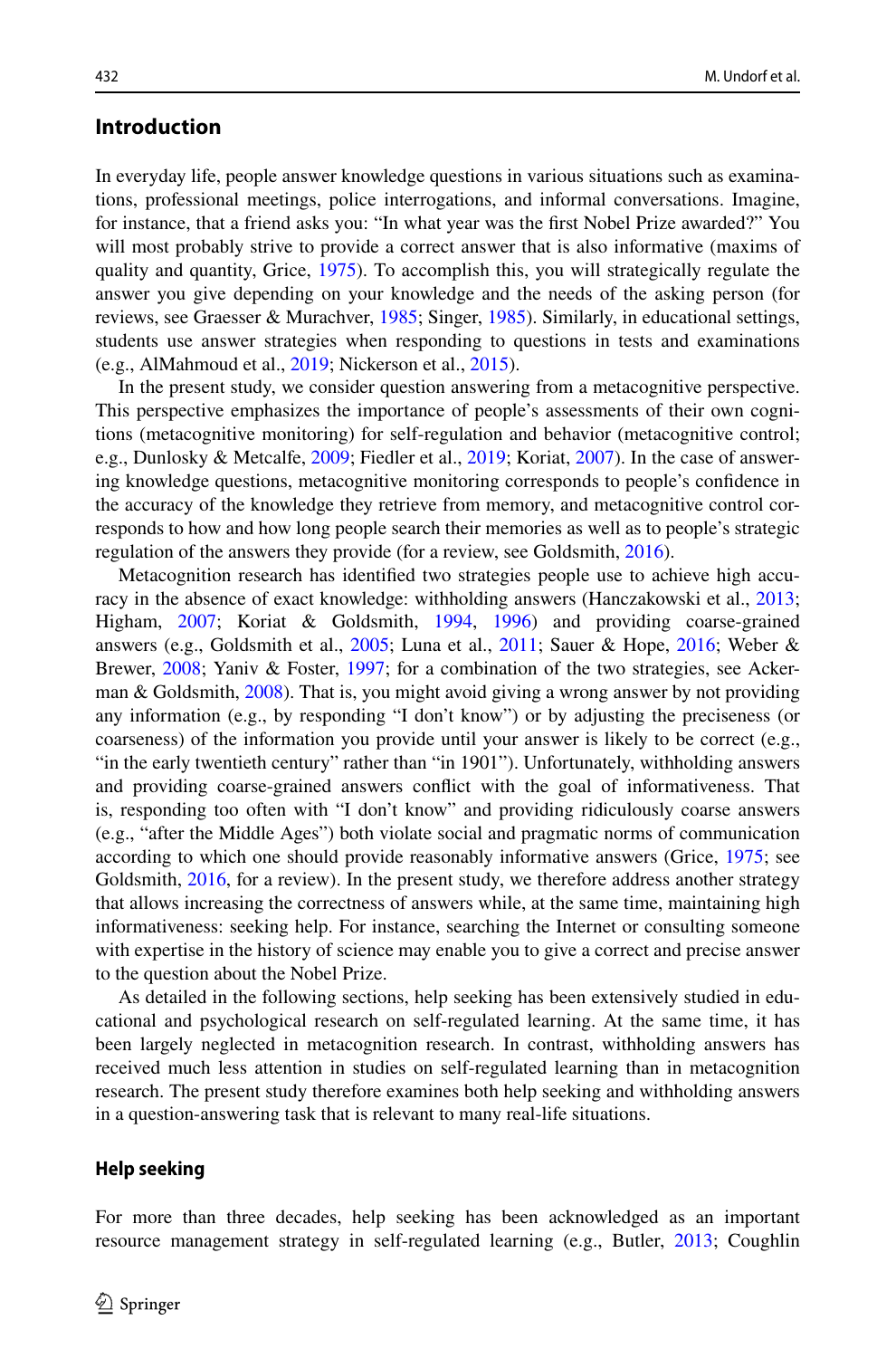et al., [2015;](#page-24-4) Karabenick & Berger, [2013;](#page-25-10) Karabenick & Gonida, [2018;](#page-25-11) Nelson-Le Gall & Resnick, [1998\)](#page-26-1). A large body of research shows that seeking help is one of the tools actively engaged, motivated, and successful learners use to accomplish desired goals. For instance, Zimmerman and Martinez-Pons [\(1990](#page-27-5)) found help seeking to be among the learning strategies preferred by more advanced students. Karabenick and Knapp [\(1991](#page-25-12)) reported that students who engage in a variety of learning strategies are also more likely to seek help. Nevertheless, help seeking is unique among learning strategies in that some but not all types of help seeking promote learning and understanding (e.g., Aleven et al., [2003;](#page-24-5) Karabenick, [2011](#page-25-13); Karabenick & Berger, [2013](#page-25-10); Nelson-Le Gall, [1981;](#page-26-2) Newman, [1994](#page-26-3)). *Instrumental* help seeking, such as asking for hints after trying to solve a problem alone, is considered as adaptive (Nelson-Le Gall, [1981](#page-26-2)). In contrast, *executive* help seeking, such as asking for answers instead of trying to solve a problem alone, is work avoidant and maladaptive (Nelson-Le Gall, [1981\)](#page-26-2). Also, unlike most other learning strategies, help seeking often involves social interactions, either face-to-face or technology-mediated (Karabenick & Berger, [2013](#page-25-10); Karabenick & Gonida, [2018;](#page-25-11) Newman, [1998,](#page-26-4) [2000;](#page-26-5) Volet & Karabenick, [2006\)](#page-27-6). Finally, help seeking is typically associated with psychological costs, such as threat to self-esteem through the admission of inadequacy, feelings of embarrassment, or even stigmatization (Halabi & Nadler, [2017;](#page-25-14) Nadler, [1991,](#page-26-6) [2017\)](#page-26-7).

Over the years, several models of the help seeking process have been proposed (e.g., Nelson-Le Gall, [1981,](#page-26-2) [1985](#page-26-8); Newman, [1994\)](#page-26-3). Typically, these models include the following steps: (1) recognizing that a problem exists, (2) determining that help is needed or wanted, (3) deciding whether to seek help, (4) selecting what type of help to seek, (5) deciding whom to ask for help or which helping source to access, (6) soliciting help, (7) obtaining help, and (8) processing the help received (Karabenick & Berger, [2013;](#page-25-10) Karabenick & Gonida, [2018;](#page-25-11) Makara & Karabenick, [2013](#page-26-9)). Specifc instances of help seeking may difer in the order of steps and include only a subset of steps.

In the present study, we focus on metacognitive aspects of the frst three steps in the help seeking process, thereby addressing the micro-level of self-regulated learning (cf. Greene & Azevedo, [2009;](#page-25-15) Karabenick & Gonida, [2018](#page-25-11); Volet & Karabenick, [2006](#page-27-6)). Recognizing that a problem exists and determining that one needs help both involve metacognitive monitoring. This monitoring then forms the basis for seeking help, which is a metacognitive control process (cf. Ackerman & Thompson, [2017](#page-24-6)). Although it is generally acknowledged that metacognitive skills are critical for recognizing one's need for help (e.g., Karabenick & Berger, [2013;](#page-25-10) Karabenick & Gonida, [2018;](#page-25-11) Nelson-Le Gall, [1985;](#page-26-8) Newman, [1994;](#page-26-3) van der Meij, [1990\)](#page-27-7), much remains to be learned about the association between metacognitive monitoring processes and help seeking.

Most prior research on recognizing one's need for help focused on the relationship between global measures of perceived need and actual help seeking or, alternatively, intentions to seek help. These studies revealed mixed fndings. For instance, Karabenick and Knapp ([1988\)](#page-25-16) asked students whether they needed help in one or more of the courses they were taking during the term or with their study skills in general. Relating these global measures of need to actual help seeking showed that students who reported moderate levels of need sought the most help, whereas students who reported high levels of need sought only little more help than students who reported low levels of need. Karabenick and Knapp ([1991\)](#page-25-12) used a very similar method, but found that help seeking increased with perceived need for help. In a study by Newman and Goldin [\(1990](#page-27-8)), greater perceived need for help was associated with increased reluctance to seek help in 12-year-olds but unrelated to reluctance to seek help in younger children (8- and 10-year-olds). Presumably, various individual diferences, situational variables, and cultural factors contribute to the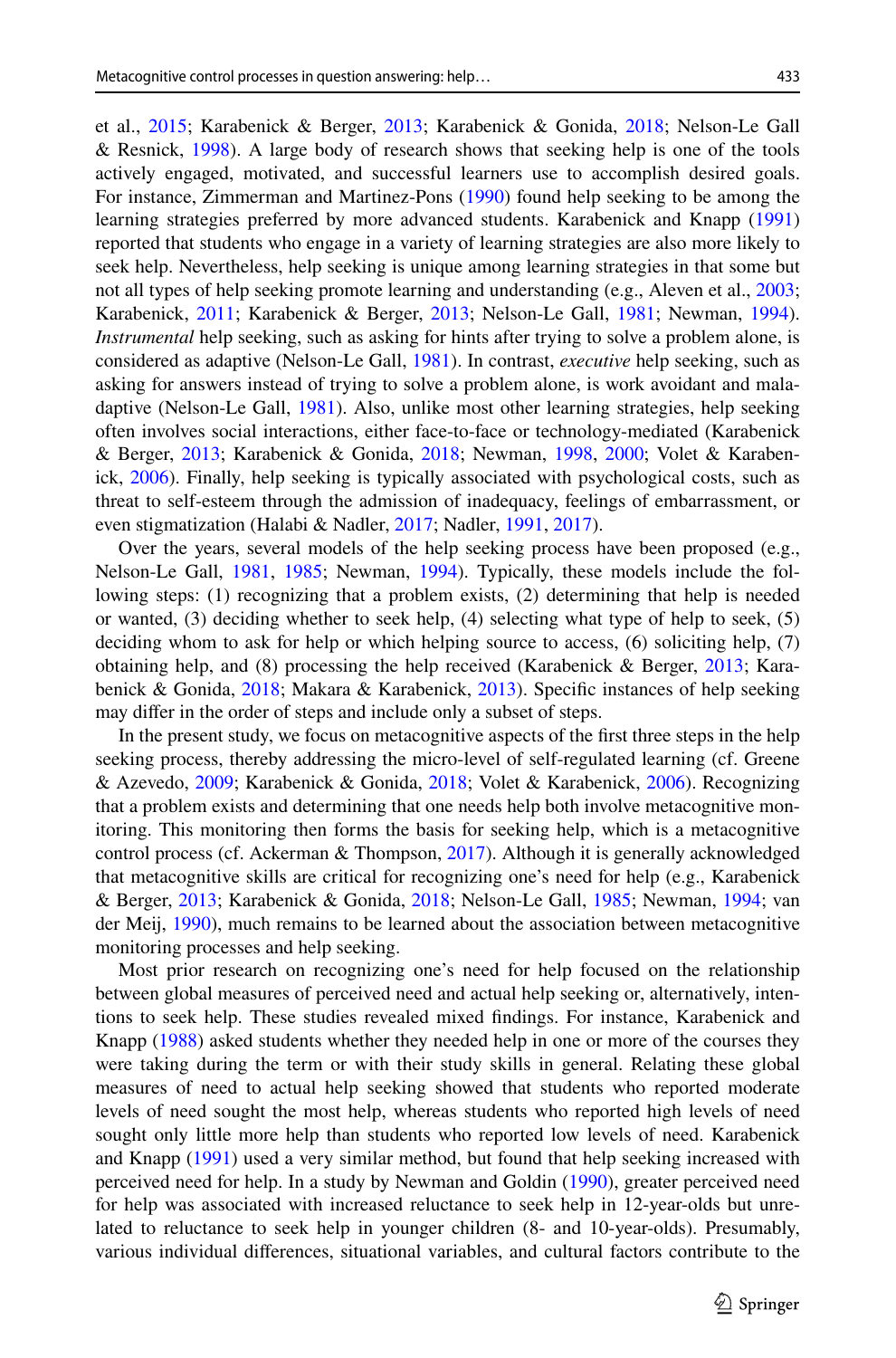diferences between these fndings (e.g., Butler, [2013](#page-24-3); Nadler, [2017;](#page-26-7) Newman, [2000](#page-26-5); Volet & Karabenick, [2006\)](#page-27-6). While these infuences on help seeking have important theoretical and practical implications, they might cloud the relationship between perceived need for help and help seeking. Consequently, investigating help seeking in carefully controlled experiments that examine people's need for help at the level of individual questions has the potential to extend our understanding of the metacognitive monitoring processes that underlie help seeking.

Only a few prior studies have experimentally evaluated the relationship between people's need for help and help seeking. These studies operationally defned need for help as low subjective confdence in one's own answers or solutions. An experiment with preschoolers (Coughlin et al. [2015](#page-24-4)), three experiments with children from Grades 1 to 5 (Nelson-Le Gall & Jones, [1990](#page-26-10); Nelson-Le Gall et al., [1990;](#page-26-11) Nelson & Fyfe, [2019\)](#page-26-12), and an experiment with female college students (Cotler et al., [1970\)](#page-24-7), all showed that participants sought help more often when they had low confdence in their answers. Together, these studies suggest that help seeking is related to subjective confdence in a straightforward fashion.

At the same time, several questions remain. Most importantly, no study has compared the relationship between subjective confdence and help seeking to the relationship between subjective confdence and the use of other metacognitive control strategies. Moreover, previous studies used confdence scales with few levels that denied participants the opportunity to diferentiate fnely graded levels of confdence. The present study aims to fll these gaps.

#### **Withholding answers**

Basic and applied research on metacognition has extensively investigated withholding answers as a metacognitive control process. In particular, studies addressed when and why people respond "I don't know" or cross out their answers rather than provide their best-candidate answer. These studies typically assessed *control sensitivity* (e.g., Koriat & Ackerman, [2010;](#page-25-17) Koriat & Goldsmith, [1996;](#page-25-8) for a review, see Goldsmith, [2016](#page-25-4)). Control sensitivity refects the extent to which people base metacognitive control processes such as withholding answers on subjective confdence. It was usually measured as the within-subject correlation between confdence and withholding answers. Most studies found close to perfect control sensitivity (i.e., -1) in adults and even young children, indicating that subjective confdence plays a dominant role in withholding answers (e.g., Koriat & Ackerman, [2010](#page-25-17); Koriat & Goldsmith, [1996](#page-25-8); for a review, see Goldsmith, [2016\)](#page-25-4).

Theoretical accounts proposed that high control sensitivity is due to people submitting an answer when their confdence in its correctness passes a criterion level of confdence and withholding it otherwise (Ackerman & Goldsmith, [2008;](#page-24-2) Koriat & Goldsmith, [1996](#page-25-8)). The location of the confdence criterion was found to be dependent on people's motivation to provide accurate answers. In particular, people adjust their withholding of answers in response to the relative payofs and penalties associated with providing correct and wrong answers (e.g., Higham, [2007;](#page-25-6) Koriat & Goldsmith, [1996](#page-25-8); Koriat et al., [2001\)](#page-26-13). For instance, Higham [\(2007](#page-25-6), Experiment 1) found that participants who lost 4 points per wrong answer withheld more answers than participants who lost 0.25 points per wrong answer. Notably, this experimental manipulation created a situation in which withholding answers is associated with both benefits and costs, as is often the case with help seeking (e.g., Halabi  $\&$ Nadler, [2017;](#page-25-14) Nadler, [1991](#page-26-6), [2017\)](#page-26-7).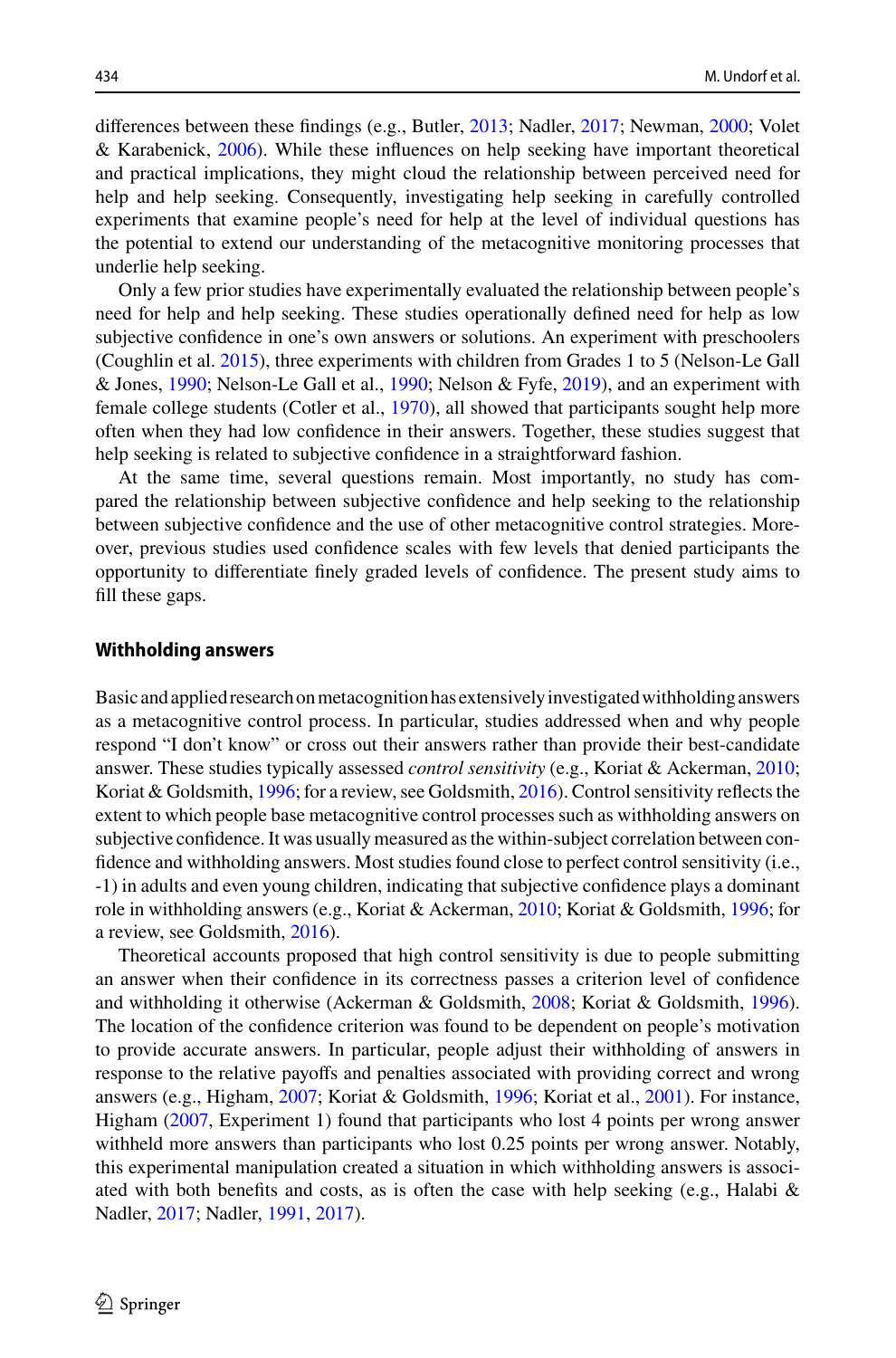There is robust evidence that the option to withhold answers improves the accuracy of submitted answers (see Goldsmith, [2016](#page-25-4), for a review). That is, this option increases what Koriat and Goldsmith ([1994,](#page-25-7) [1996\)](#page-25-8) termed *output-bound accuracy*. Output-bound accuracy pertains to the proportion of correct answers among the answers people choose to submit. In contrast, *input-bound accuracy* corresponds to the proportion of correct answers among the answers to the entire set of questions. High output-bound accuracy is essential in eyewitness testimony where witnesses choose what information to provide (Koriat & Goldsmith, [1996;](#page-25-8) Shapira & Pansky, [2019](#page-27-9); Weber & Perfect, [2012\)](#page-27-10). It is also crucial for the various educational settings where students answer questions. So far, however, educational research has narrowly focused on how withholding answers afects scores in multiple-choice examinations and aptitude tests. Some studies found that instructions to withhold answers in combination with scoring methods that penalize guessing improve test reliability or validity (e.g., McHarg et al.,  $2005$ ; Muijtjens et al.,  $1999$ ). At the same time, however, it has been demonstrated that this approach may disadvantage test takers with personality characteristics such as risk-awareness or those with poor metacognitive skills (for reviews, see Higham & Arnold, [2007;](#page-25-18) Nickerson et al., [2015](#page-27-1)).

### **The present study**

In the present study, we aimed to elucidate the metacognitive processes involved in help seeking and withholding answers in a question-answering task. We tested two predictions. Based on the literature reviewed in the Introduction, our frst prediction was that subjective confdence in the correctness of one's answers would guide people's strategic choices, with confdence being inversely related to both seeking help and withholding answers.

The second prediction was that associations with confdence would be weaker for help seeking than for withholding answers. This prediction was based on the expectation that considerations beyond improving the immediate accuracy of one's answers would impact help seeking more than withholding answers. As noted earlier, strong associations between confdence and withholding answers suggest that improving the immediate accuracy of one's answers is the main reason for withholding answers (e.g., Koriat & Ackerman, [2010;](#page-25-17) Koriat & Goldsmith, [1996](#page-25-8); for a review, see Goldsmith, [2016\)](#page-25-4). In contrast, people might seek instrumental help not only to improve the immediate accuracy of answers, but also in order to improve the informativeness of answers, satisfy curiosity (Berlyne & Frommer, [1966](#page-24-8); Ferguson et al., [2015](#page-25-19); Son & Metcalfe, [2000](#page-27-11)), or receive feedback about the accuracy of their knowledge (Bamberger, [2009;](#page-24-9) Nelson-Le Gall & Jones, [1990\)](#page-26-10). At the same time, people may be hesitant to seek help for various reasons, including an orientation toward independence and self-reliance (Butler, [1998](#page-24-10); Nadler, [2017;](#page-26-7) Ryan et al., [2009](#page-27-12)), experiencing help seeking as a threat to self-esteem (Butler, [2006](#page-24-11); Halabi & Nadler, [2017;](#page-25-14) Karabenick & Berger, [2013;](#page-25-10) Nadler, [1991,](#page-26-6) [2017\)](#page-26-7), and reluctance to spend more time on task (Arbreton, [1998;](#page-24-12) Metcalfe, [2009](#page-26-16); Santos et al., [2020](#page-27-13); Newman & Goldin, [1990;](#page-27-8) Undorf & Ackerman,  $2017$ ). Consistent with the idea that improving immediate accuracy is not the sole impetus for help seeking, Nelson-Le Gall et al. ([1990\)](#page-26-11) found stronger relationships between confdence and help seeking in children when using a contingency reward system that encouraged limiting help seeking to cases in which participants thought that they needed help to answer correctly. Consequently, we expected that the association between confdence and help seeking would be weaker than that between confdence and withholding answers.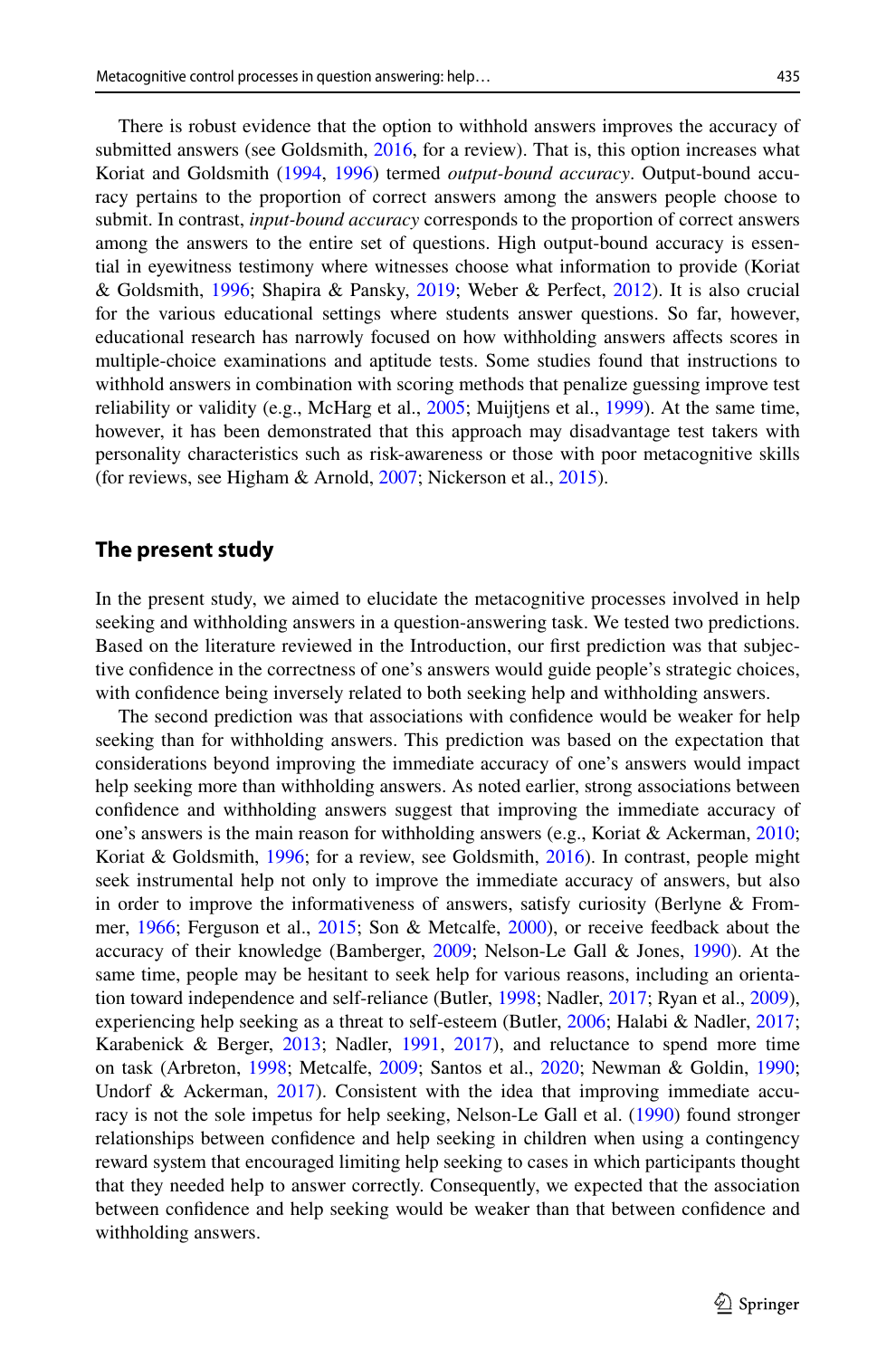For completeness, we also examined how help seeking and withholding answers were related to the accuracy of initial answers and to the accuracy of submitted answers (outputbound accuracy; Koriat & Goldsmith, [1994](#page-25-7), [1996\)](#page-25-8). Though not the focus of this study, these fndings might be relevant for future research on the metacognitive processes involved in help seeking and withholding answers. Because confdence is often positively related to the accuracy of answers (see, e.g., Ackerman et al., [2020a](#page-24-13), [b;](#page-24-14) Koriat, [2018](#page-25-20); Koriat & Gold-smith, [1996\)](#page-25-8), we expected to find that the accuracy of initial answers was inversely related to using either strategy. Also, we expected to replicate prior studies demonstrating that the option to withhold answers improved output-bound accuracy (see Goldsmith, [2016,](#page-25-4) for a review). However, it was an open question whether and to what extent the option to seek help would improve output-bound accuracy.

Experiment 1 represents a frst step in evaluating our predictions. We used a betweenparticipants design to compare the relationship between confdence and help seeking to that between confdence and withholding answers. In the help-seeking condition, participants had the option to seek help. In the don't-know condition, participants had the option to withhold answers.

All participants responded to general knowledge questions that required numeric answers (e.g., "In what year was the frst Nobel Prize awarded?"), as was done in previous metacognitive studies on withholding answers (e.g., Ackerman & Goldsmith, [2008](#page-24-2); Koriat & Goldsmith, [1996\)](#page-25-8). Immediately after typing each answer, participants rated their confdence in its correctness on a 0 to 100% scale. In the help-seeking condition, participants could then submit their answer or request help, that is, provide their fnal answer only after receiving hints in a later phase of the experiment. In the don't-know condition, participants could submit their answer or withhold it.

In the help-seeking condition, help was provided in a separate phase at the end of the experiment, in the form of a multiple-choice version of the question with four response options (e.g., "How many countries surround the Black Sea?" – "15–20", "21–26", "9–14", "3–8"). Recognizing the correct response among a small set of response options is easier than recalling it in response to the question alone (e.g., Ackerman et al., [2020a,](#page-24-13) [b;](#page-24-14) Ackerman & Zalmanov, [2012;](#page-24-15) Leonesio & Nelson, [1990](#page-26-17)). Reasons for this include constraints on the number of potential answers and increases in the chance for guessing the correct response (at least 25%; higher when knowledge allows eliminating one or more response options). Thus, participants received instrumental, adaptive help (Nelson-Le Gall, [1981](#page-26-2), [1985;](#page-26-8) Newman, [1994,](#page-26-3) [1998;](#page-26-4) for a review, see Karabenick & Gonida, [2018](#page-25-11)).

As in prior studies on seeking help and withholding answers (e.g., Higham, [2007](#page-25-6); Koriat & Goldsmith, [1996;](#page-25-8) Nelson-Le Gall et al., [1990](#page-26-11)), we introduced a contingency reward system. Participants gained 2 points for each correct fnal answer and lost 2 points for each incorrect fnal answer. Each help request cost 1 point and people neither gained nor lost any points when responding I don't know (cf. Koriat & Goldsmith, [1996](#page-25-8)*).* As mentioned in the Introduction, help seeking is usually associated with costs in real-life situations. In the present experiment, computer-mediated distribution of help and limited interactions between participants and experimenter might reduce these naturally occurring costs of help seeking (Karabenick & Knapp, [1988;](#page-25-16) Makara & Karabenick, [2013](#page-26-9); Tricot & Boubée, [2013](#page-27-15)). Imposing a cost for help requests was therefore essential to enhance ecological validity. Also, the cost for help requests encouraged strategic behavior in that it prevented participants from maximizing their score by seeking help for each and every question (cf. Nelson-Le Gall et al., [1990](#page-26-11)).

In Experiment 2, we aimed to provide a more comprehensive picture by comparing the relationship between confdence and strategy use across four conditions: The help-seeking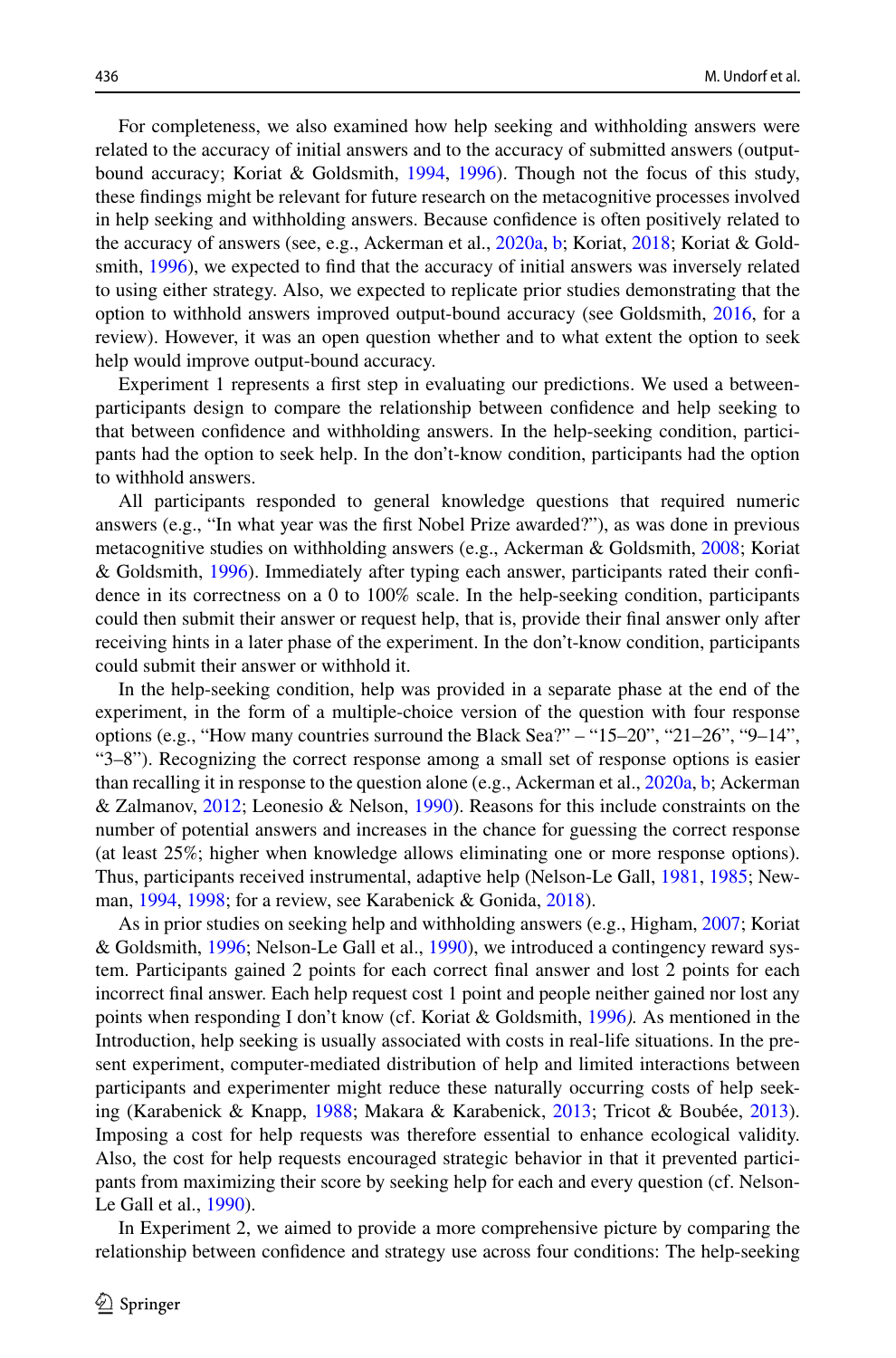and don't-know conditions used in Experiment 1 as well as a combination condition and a no-choice condition. In the combination condition, participants had both strategic options available. This condition mirrors real-life situations where people may freely choose among volunteering an answer, seeking help, and responding that they don't know. In the no-choice condition, participants had to submit all their answers, without the option to seek help or to withhold answers. As in Experiment 1, we predicted that help seeking would be related to confdence, but less strongly than withholding answers. We expected this pattern to occur not only when comparing strategy use across the help-seeking and don't-know conditions, but also when comparing requests for help and don't-know responses within participants in the combination condition. This prediction is not trivial because the additional option to respond don't know may afect help-seeking behavior through emphasizing that withholding responses may allow one to avoid the costs of help seeking. This design also allowed us to examine how the options to seek help and to withhold answers are related to output-bound accuracy, that is, the accuracy of submitted answers.

To improve the generalizability of our results, we conducted Experiment 2a in the laboratory with undergraduates and Experiment 2b via the Internet with participants from an online subject pool. Moreover, we replaced the set of Hebrew questions from Experiment 1 with a new set of English questions so that materials were in a non-native language for participants in Experiment 2a but in everyday language for participants in Experiment 2b.

In Experiment 2b, where people participated in exchange for a monetary compensation via the Internet, each point corresponded to 1 penny. This change allowed us to examine whether the association between confdence and help seeking would remain weaker than that between confdence and withholding answers despite the monetary incentive to provide accurate answers. A performance-contingent monetary bonus was also important to prevent that online participants focused only on minimizing the time they spent on the study (but see Peer et al. [2017\)](#page-27-16).

In Experiment 3, we tested whether the fndings obtained in Experiment 1 and Experiment 2 would generalize to another form of help. It seemed possible that providing help in the form of a multiple-choice question discouraged help seeking when participants had extremely low confdence in their knowledge. In these cases, participants may have avoided seeking help because they suspected being unable to identify the correct answer among the wrong alternatives and preferred to avoid failing after receiving help. If so, the specifc type of help that we ofered in Experiment 1 and Experiment 2 could potentially weaken the relationship between confdence and help seeking. We therefore provided a diferent type of help in Experiment 3: Participants saw the alleged response of a previous participant about whom they learned that his or her accuracy was higher than that of 80% of previous participants. This type of help dramatically increased participants' chances to respond correctly even when they had extremely low confdence in their knowledge. Thus, in Experiment 3, participants had the opportunity to seek help from a competent peer, which is among the types of help people value most (for a review, see Makara & Karabenick, [2013](#page-26-9)).

In summary, in the present study, we aimed to elucidate the metacognitive processes involved in help seeking and withholding answers by testing the predictions (1) that confdence is inversely related to seeking help and withholding answers and (2) that associations with confdence are weaker for help seeking than for withholding answers. We evaluated these predictions in two diferent populations, with two diferent sets of knowledge questions, using both point incentives and monetary incentives, and when providing two diferent forms of help.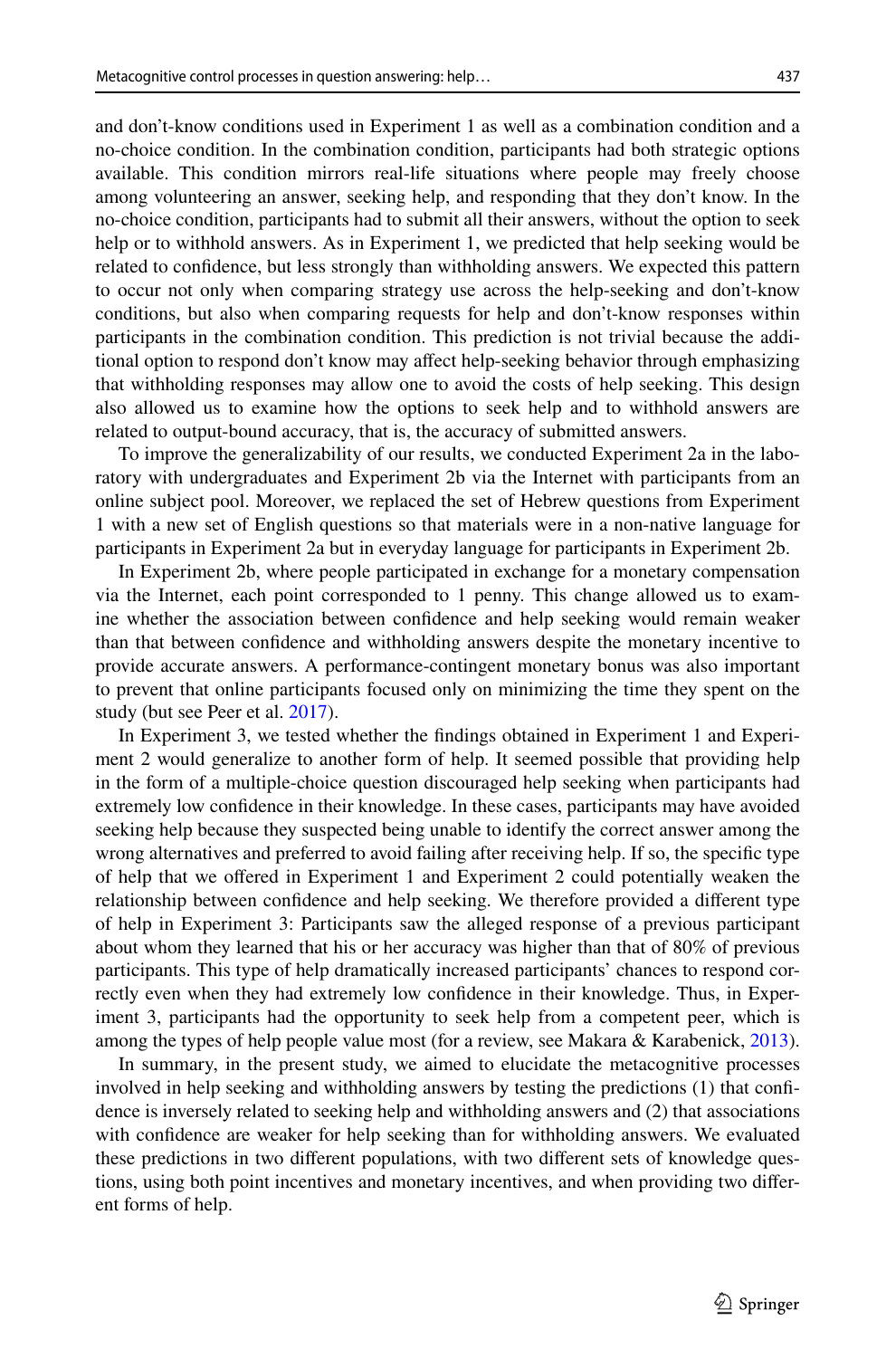# **Experiment 1**

Experiment 1 included two between-participants conditions: a help-seeking condition and

a don't-know condition, in which participants had the option to seek help or to withhold answers, respectively. We predicted (1) that people would seek help when their confdence in the accuracy of initial answers was low and (2) that the relationship between confdence and strategy use would be weaker in the help-seeking condition than in the don't-know condition.

# **Method**

**Participants** In this and all subsequent experiments, we set a sample size of at least 25 participants per group, based on previous research that examined related issues with similar materials (e.g., Ackerman & Goldsmith, [2008;](#page-24-2) Koriat & Goldsmith, [1996\)](#page-25-8)*.* Participants were 54 Technion undergraduates, randomly assigned to the help-seeking and don't-know conditions ( $n=27$  in each group). Planned exclusion criteria were answer accuracy  $\lt 2$  *SD* below the mean and providing the same confdence rating for all answers. No participants were excluded from data analysis after applying these criteria.

**Materials** Materials were 38 general-knowledge questions (in Hebrew) that covered a broad range of topics and required quantitative-numeric responses (e.g., "In what year did Edison produce the frst electric light bulb?", "What is the percentage of oxygen in the air?", "How many letters are in the Greek alphabet?"). Each question was presented with a required answer interval that was reasonably informative (e.g., "Please respond with a 20-year interval"). Questions and answer intervals were chosen from a pool developed by Sidi et al. [\(2018](#page-27-17)). To ensure that there was variability in the accuracy of answers and confdence judgments, we chose questions with pretested accuracy rates between 20 and 80%. In the help phase, participants were presented with four plausible intervals of the same size, one of which encompassed the correct answer (e.g., "How many bones are there in a human hand?" – "7–17", "29–39", "40–50", "18–28"). Two specifc questions served as practice items and were not included in the analysis ("In what year was the social media platform Facebook launched?", "In what year was the movie *The Godfather* released?").

**Procedure** All participants were tested in the laboratory in small groups and could leave only after 30 min. Participants answered each question by providing a bounded range of values at a required interval (e.g., 5-year interval). The required interval was presented along with the question. Immediately afterwards and on the same screen, participants rated their confdence in the correctness of their answer on a 0 to 100% scale ("What is the chance that your answer encompasses the correct value?"). Participants were required to select a confdence judgment other than 50%, which was the initial position of the pointer on the scale.

After each confdence rating, participants in the help-seeking condition could either click a *Submit* button to move on to the next question or seek help by clicking a *Get help* button. Instructions explained that when participants sought help with a question, this question would be presented in a subsequent help phase with four alternative intervals, one of which encompassed the correct value. In the don't-know condition, participants could withhold their answers by clicking an *I don't know* button instead of the *Submit* button. Instructions for both groups explained that each submitted answer would be scored with 2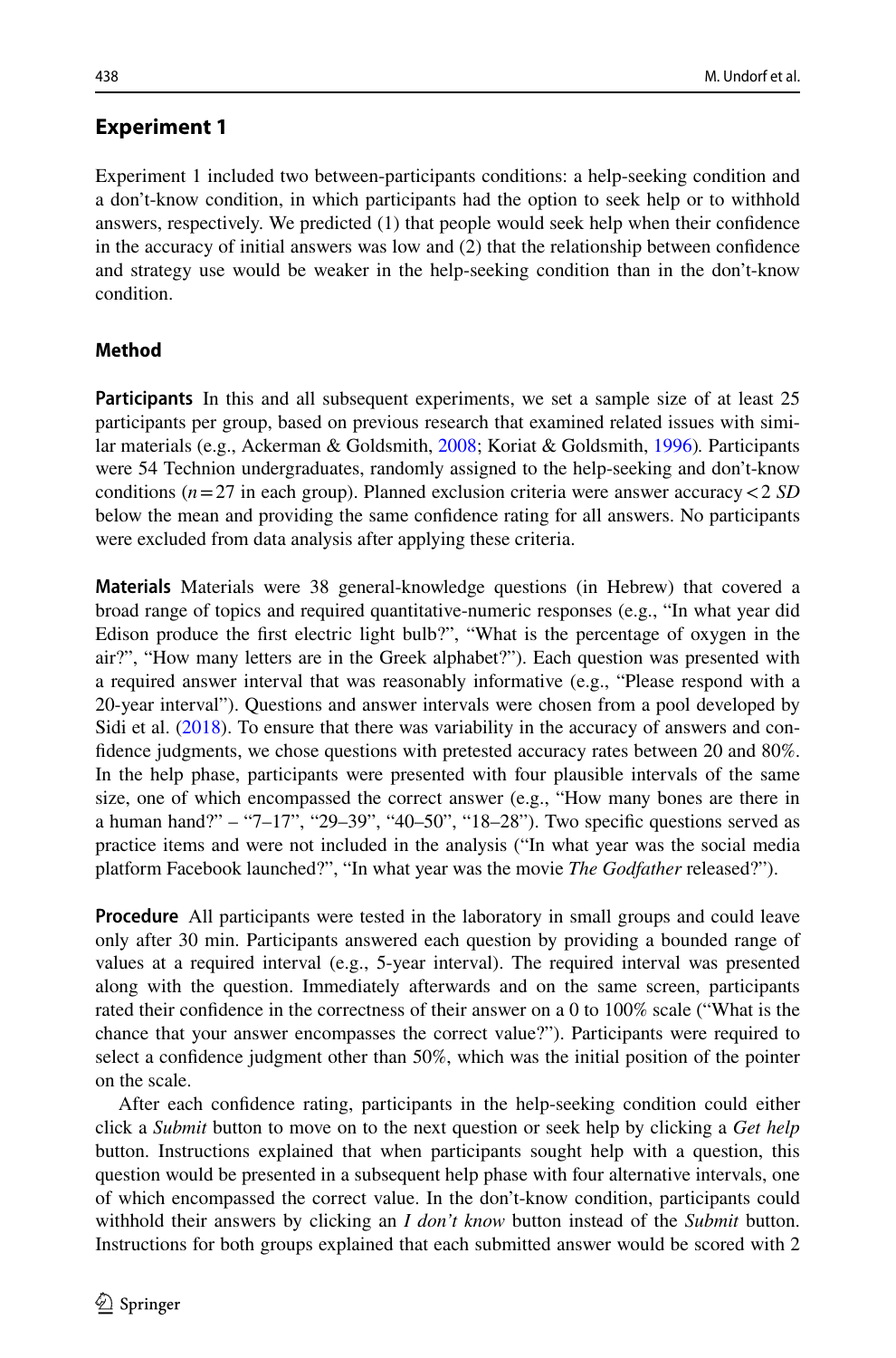points when correct and penalized with -2 points when incorrect. Participants in the helpseeking condition were told that for each help request, 1 point would be deduced from their score and that answers in the help phase would be scored with 2 points when correct and penalized with -2 points when incorrect. Participants in the don't-know condition learnt that they would neither gain nor lose any points for don't-know responses. A legend detailing the point values relevant for the respective condition was depicted on all screens. Participants were instructed to gain as many points as possible, but no monetary incentives were offered.

Following the last question, participants in the help-seeking condition completed the help phase. In this phase, they were presented with the questions they had requested help for, in the same order as before. They answered each question by selecting one of the four provided intervals and rated their confdence in the correctness of the selected interval.

#### **Measures and data analysis**

Confdence judgments were obtained on a percentage scale. Initial answers were scored as correct (100) or wrong (0). We calculated the percentage of questions for which participants sought help or withheld answers. To test for equivalence across groups, confdence, accuracy of answers, and frequency of strategy use were submitted to *t* tests.

If people seek help and withhold answers when their confdence in the accuracy of their answers is low, they should be less confdent in answers to questions for which they use the available strategy than in answers to questions for which they do not use the available strategy. We evaluated this prediction in a mixed ANOVA on confdence with available strategy (help seeking, don't know) as a between-subjects factor and strategy use (no, yes) as a within-subjects factor. In this analysis, we expected a main efect of strategy use.

To better understand the relationship between confdence judgments and strategy use, we examined the range of confdence judgments associated with submitting answers and using the available strategy. If the association between confdence and help seeking is weaker than that between confdence and withholding answers, the overlap in confdence ranges should be larger in the help-seeking than in the don't-know condition. We tested this prediction using *t* tests.

Moreover, a weaker relationship between confdence and strategy in the help-seeking than in the don't-know condition should reduce control sensitivity (Koriat & Goldsmith, [1996](#page-25-8)). We indexed control sensitivity by within-participant gamma correlations between confdence and strategy use (yes/no) and compared it across groups using *t* tests.

Though not the focus of this study, we also examined the relationship between strategy use and the accuracy of initial answers using a 2 (available strategy group: help seeking, don't know) by 2 (strategy use: no, yes) mixed ANOVA.

# **Results**

Table [1](#page-9-0) reports descriptive statistics. Conditions did not difer in confdence or accuracy of answers, *. Frequencies of strategy use were similar across conditions,*  $*t*(52) = 1.15$ *, p*=0.257, *d*=0.31.

Table [2](#page-10-0) shows descriptive statistics conditionalized on strategy use. A 2 (available strategy group: help seeking, don't know) by 2 (strategy use: no, yes) mixed ANOVA on confidence revealed a significant main effect of strategy use,  $F(1, 50) = 156.67$ ,  $p < 0.001$ ,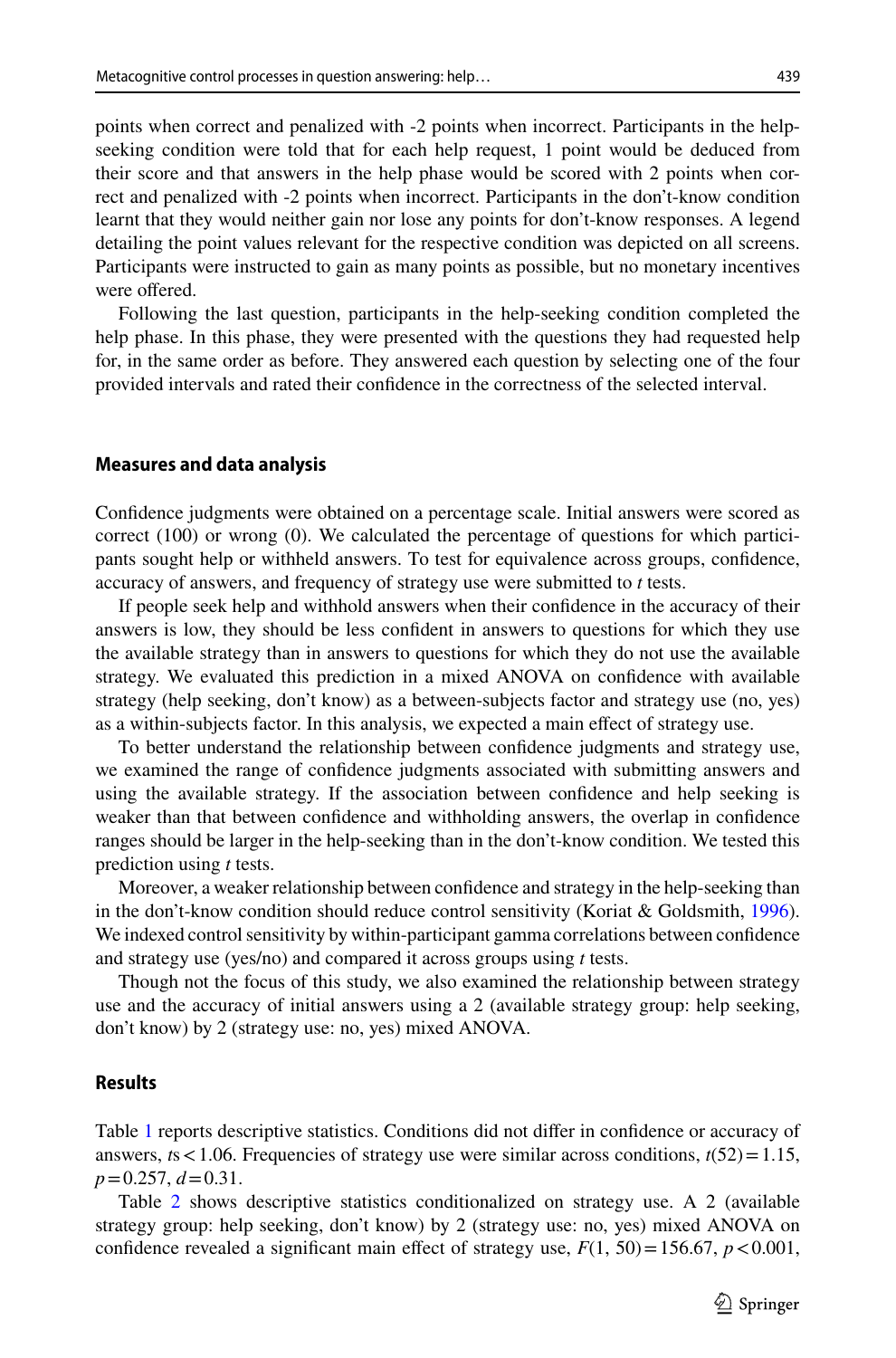| Experiment and condition | Confidence                   | Accuracy                   | % Help requests  | % Don't know                   |
|--------------------------|------------------------------|----------------------------|------------------|--------------------------------|
| Experiment 1             |                              |                            |                  |                                |
| Help seeking             | 57.15, (15.24)               | 46.09, (13.53)             | 23.25 (15.83)    |                                |
| Don't know               | 55.92 <sub>a</sub> (17.15)   | 42.59, (10.45)             |                  | 18.42 (15.18)                  |
| Experiment 2a            |                              |                            |                  |                                |
| Help seeking             | 48.01, (15.39)               | $30.57a$ (8.97)            | 17.27, (15.04)   |                                |
| Don't know               | 46.47, (15.64)               | 35.42, (12.92)             |                  | 48.09, (21.74)                 |
| Combination              | 48.85, (14.73)               | 32.54, (12.22)             | 14.28, (14.27)   | $30.12h$ (19.66)               |
| No choice                | 52.28, (17.03)               | 35.07, (15.63)             |                  |                                |
| Experiment 2b            |                              |                            |                  |                                |
| Help seeking             | $52.14_{\text{a}} (18.70)$   | 60.03, (15.96)             | $19.23_a(21.75)$ |                                |
| Don't know               | 49.85 (15.93)                | 58.14, (13.40)             |                  | $42.98a$ (24.43)               |
| Combination              | 48.57, (19.81)               | 56.53, (16.85)             | $10.97h$ (14.32) | $28.29h$ (26.79)               |
| No choice                | 48.72, (20.89)               | 56.23, (17.33)             |                  |                                |
| Experiment 3             |                              |                            |                  |                                |
| Help seeking             | 55.40, (13.79)               | 53.79 <sub>a</sub> (19.24) | 17.09, (21.74)   |                                |
| Don't know               | 54.06 (15.70)                | $48.91_{\text{a}} (17.83)$ |                  | $40.63$ <sub>2</sub> $(22.58)$ |
| Combination              | 56.71 <sub>a</sub> $(12.28)$ | 49.52, (16.55)             | 12.87, (14.58)   | $25.98h$ (20.83)               |
| No choice                | 49.89, (13.04)               | 45.83, (17.18)             |                  |                                |

<span id="page-9-0"></span>**Table 1** Means (and standard deviations) of confdence, accuracy (% correct), % help requests, and % don'tknow responses in each condition from Experiments 1 to 3

 $\eta_p^2$  = 0.76, indicating that participants used either strategy when their confidence was low. No other effects were significant, available strategy group:  $F(1, 50) = 1.65$ ,  $p = 0.205$ ,  $\eta_p^2 = 0.03$ , interaction:  $F(1, 50) = 1.76$ ,  $p = 0.190$ ,  $\eta_p^2 = 0.03$ .

The range of confdence judgments associated with submitting answers and using the available strategy in the help-seeking and don't-know conditions is presented in Fig. [1](#page-11-0). In both conditions, minimum confdence in submitted answers was lower than maximum confdence in answers to questions for which people used a strategy. The resulting overlap in confdence range was larger in the help-seeking than in the don't-know condition,  $t(50) = 3.40$ ,  $p = 0.001$ ,  $d = 0.94$ . This difference was due to higher maximum confidence associated with strategy use in the help-seeking than in the don't-know condition,  $t(50)=2.55, p=0.014, d=0.71$ . In contrast, minimum confidence associated with using the available strategy and minimum and maximum confdence in submitted answers were similar across conditions, all  $t < 1.08$ ,  $p > 0.287$ . These differences were accompanied by a marginally signifcant and medium-sized diference in control sensitivity across conditions,  $t(48) = 1.95$ ,  $p = 0.057$ ,  $d = 0.55$  (see Table [2](#page-10-0) for descriptive statistics).

A 2 (available strategy group: help seeking, don't know) by 2 (strategy use: no, yes) mixed ANOVA on the accuracy of initial answers revealed a main efect of available strategy group,  $F(1, 50) = 6.45$ ,  $p = 0.014$ ,  $\eta_p^2 = 0.11$ , indicating higher accuracy of answers in the help-seeking condition than in the don't-know condition. A signifcant main efect of strategy use,  $F(1, 50) = 27.88$ ,  $p < 0.001$ ,  $\eta_p^2 = 0.36$ , indicated that strategy use was accompanied by lower accuracy than submitting answers. The interaction was not signifcant,  $F(1, 50) = 1.64$ ,  $p = 0.206$ ,  $\eta_p^2 = 0.03$ . The main effect of available strategy group was

Within each experiment and column, means with different subscripts are different at *p* < .05 (two means: *t* tests, more than two means: Tukey's HSD tests)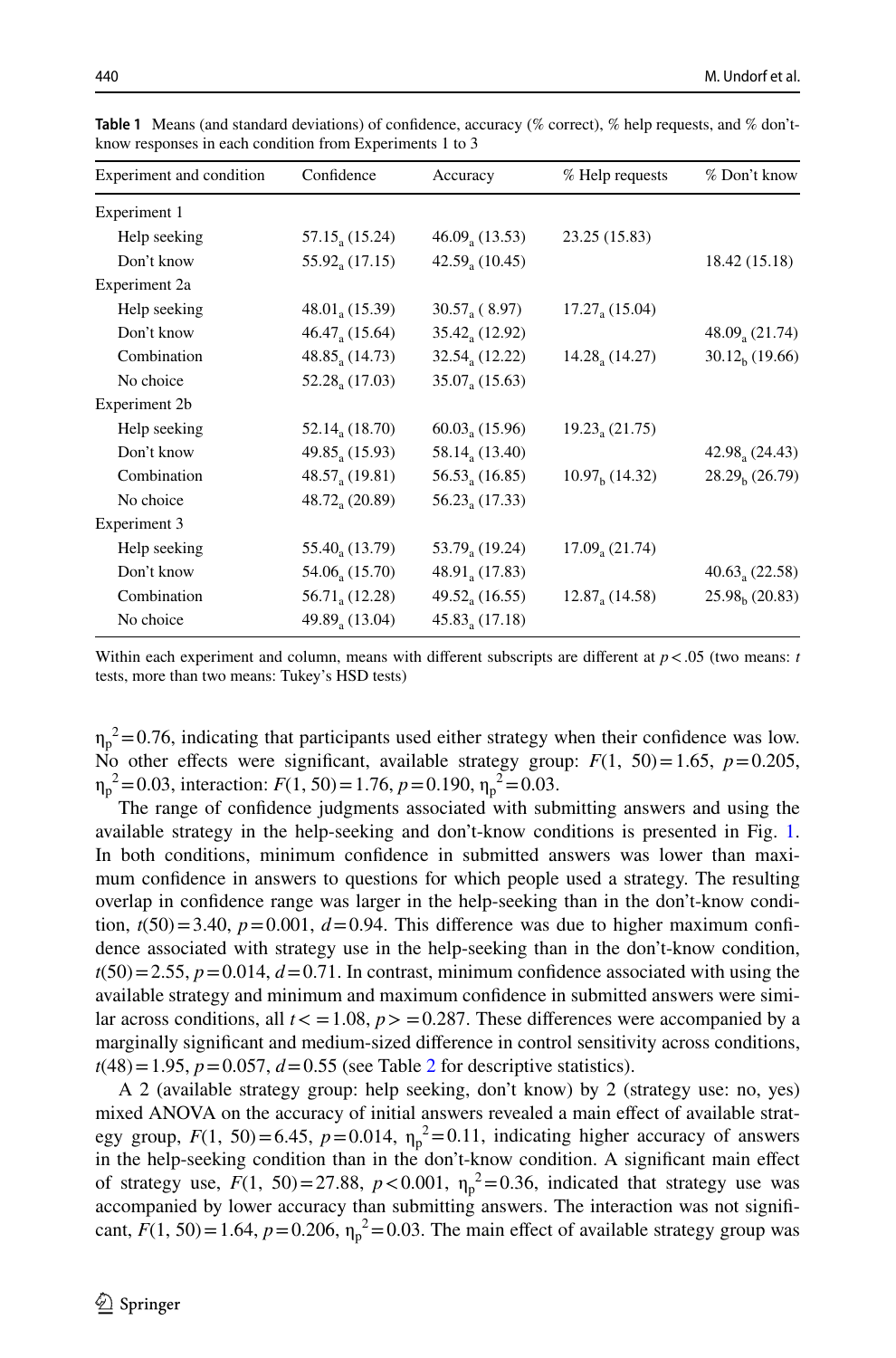| Experiment Choice and condition |                      | Confidence                 | % Correct                  | Control sensitivity    |  |  |  |
|---------------------------------|----------------------|----------------------------|----------------------------|------------------------|--|--|--|
|                                 |                      |                            |                            |                        |  |  |  |
| Experiment 1                    |                      |                            |                            |                        |  |  |  |
| Help seeking                    | Submit Answer        | 64.32 (17.44)              | 50.10 (16.09)              |                        |  |  |  |
|                                 | Request help         | 33.35 (17.49)              | 33.67 (21.50)              | $-71***a$ (.29)        |  |  |  |
| Don't know                      | <b>Submit Answer</b> | 63.03 (16.39)              | 47.03 (12.50)              |                        |  |  |  |
|                                 | Don't know           | 24.14 (22.33)              | 19.99 (23.72)              | $-.85***^{\&}(.19)$    |  |  |  |
| Experiment 2a                   |                      |                            |                            |                        |  |  |  |
| Help seeking                    | Submit Answer        | 52.55 (18.64)              | 33.29 (10.36)              |                        |  |  |  |
|                                 | Help seeking         | 33.82 (14.75)              | 24.54 (25.09)              | $-45***^{\circ}$ (.47) |  |  |  |
| Don't know                      | <b>Submit Answer</b> | 70.25 (11.24)              | 49.46 (18.43)              |                        |  |  |  |
|                                 | Don't know           | 21.44 (11.00)              | 20.21 (10.17)              | $-94***^{\circ}$ (.05) |  |  |  |
| Combination                     | <b>Submit Answer</b> | $67.01_{\text{a}} (13.68)$ | 47.28, (21.11)             |                        |  |  |  |
|                                 | Request help         | $41.72h$ (15.43)           | $22.96h$ (28.61)           | $-.15^{\rm d}(.53)$    |  |  |  |
|                                 | Don't know           | $23.65_c(12.13)$           | $23.63h$ (22.65)           | $-.83***^e(.14)$       |  |  |  |
| Experiment 2b                   |                      |                            |                            |                        |  |  |  |
| Help seeking                    | <b>Submit Answer</b> | 67.49 (16.52)              | 57.11 (20.59)              |                        |  |  |  |
|                                 | Request help         | 28.63 (14.12)              | 26.48 (23.84)              | $-.79***^f(.21)$       |  |  |  |
| Don't know                      | <b>Submit Answer</b> | 76.84 (11.75)              | 65.20 (18.60)              |                        |  |  |  |
|                                 | Don't know           | 30.71 (13.22)              | 29.04 (19.02)              | $-91***$ (.18)         |  |  |  |
| Combination                     | <b>Submit Answer</b> | 73.09, (16.14)             | 61.85, (22.94)             |                        |  |  |  |
|                                 | Request help         | $42.23h$ (14.31)           | 38.76 <sub>h</sub> (22.70) | $-43***^{\circ}$ (.42) |  |  |  |
|                                 | Don't know           | $31.08c$ (17.12)           | $27.65b$ (25.41)           | $-.82***^f(.28)$       |  |  |  |
| Experiment 3                    |                      |                            |                            |                        |  |  |  |

<span id="page-10-0"></span>**Table 2** Means (and standard deviations) of confidence and accuracy (% correct) when participants submitted answers or used a strategy and of control sensitivity in Experiments 1 to 3 ted answers or used a strategy and of control sensitivity in Experiments 1 to 3

Asterisks refer to one-sample *t* tests against 0. Within each experiment and column, means with diferent subscripts are different at  $p < .05$  according to *t* tests

Request help 33.53 (15.40) 35.28 (28.48)

Don't know 29.73 (12.22) 27.15 (18.34)

Request help  $41.56<sub>b</sub>$  (18.65)  $28.56<sub>b</sub>$  (26.06)<br>Don't know  $28.65<sub>c</sub>$  (13.94)  $23.40<sub>b</sub>$  (16.28)

 $a_n = 24$ .  $b_n = 26$ .  $c_n = 22$ .  $d_n = 20$ .  $c_n = 23$ .  $f_n = 36$ .  $g_n = 45$ .  $b_n = 31$ .  $i_n = 52$ .  $j_n = 33$ .  $k_n = 44$ \*\*\* *p*<.001

Help seeking Submit Answer 61.82 (15.57) 60.01 (21.85)

Don't know Submit Answer 71.49 (14.97) 64.65 (21.53)

Combination Submit Answer  $73.39_{a} (11.42)$   $63.66_{a} (18.49)$ 

Don't know  $28.65<sub>c</sub> (13.94)$ 

unexpected. Because it did not replicate across Experiment 2 and Experiment 3, it is likely to be due to some incidental factor rather than yield theoretical insight. We therefore do not discuss this efect further.

 $-.70***^{\text{h}}(.27)$ 

 $-.89***$ <sup>i</sup> (.13)

 $-.35***^{\dagger}(.37)$ 

 $-.85***$  (.18)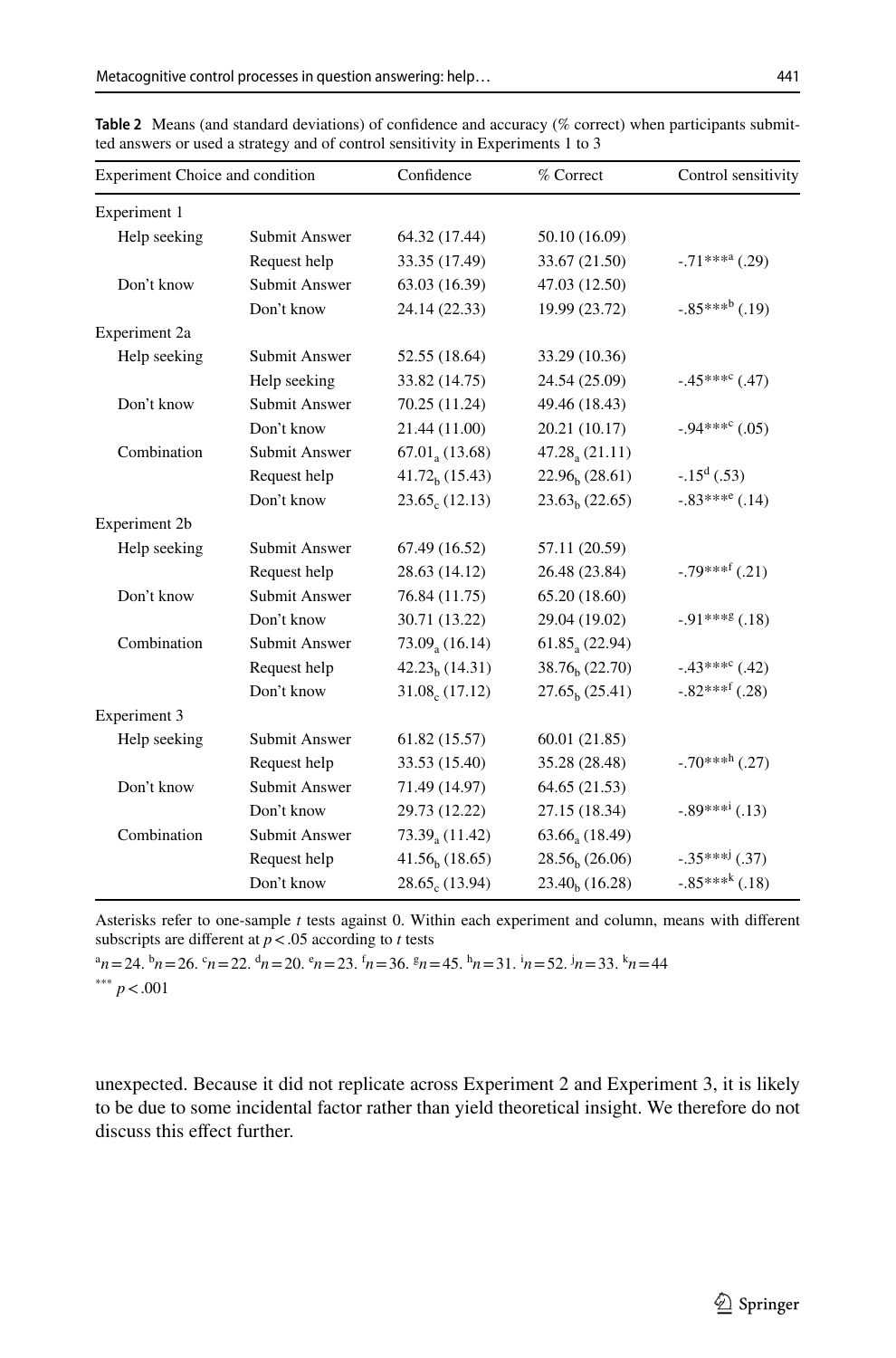<span id="page-11-0"></span>**Fig. 1** Mean range of confdence judgments associated with submitting answers, requesting help, and responding don't know in Experiment 1



# **Discussion**

Experiment 1 revealed that participants sought help and responded don't know when answering knowledge questions from memory. Results showed that subjective confdence was negatively associated with both help seeking and withholding answers: Participants used either strategy when their confdence in the correctness of answers was low. More importantly, there were indications that confdence was less strongly related to help seeking than to withholding answers.

# **Experiment 2**

In Experiment 2, we further examined help seeking and withholding answers as metacognitive control processes by comparing the relationship between confdence and strategy use across four conditions: The help-seeking and don't-know conditions used in Experiment 1, a combination condition where participants had both strategic options available, and a nochoice condition where participants could neither seek help nor withhold answers.

# **Experiment 2a**

Experiment 2a was a laboratory study and participants came from the same undergraduate population as in Experiment 1. We used a new set of English general-knowledge questions. Hence, materials were in a non-native language for participants. This was done to generalize fndings across questions and to ensure consistency with the following experiments where participants came from predominantly English-speaking countries. We again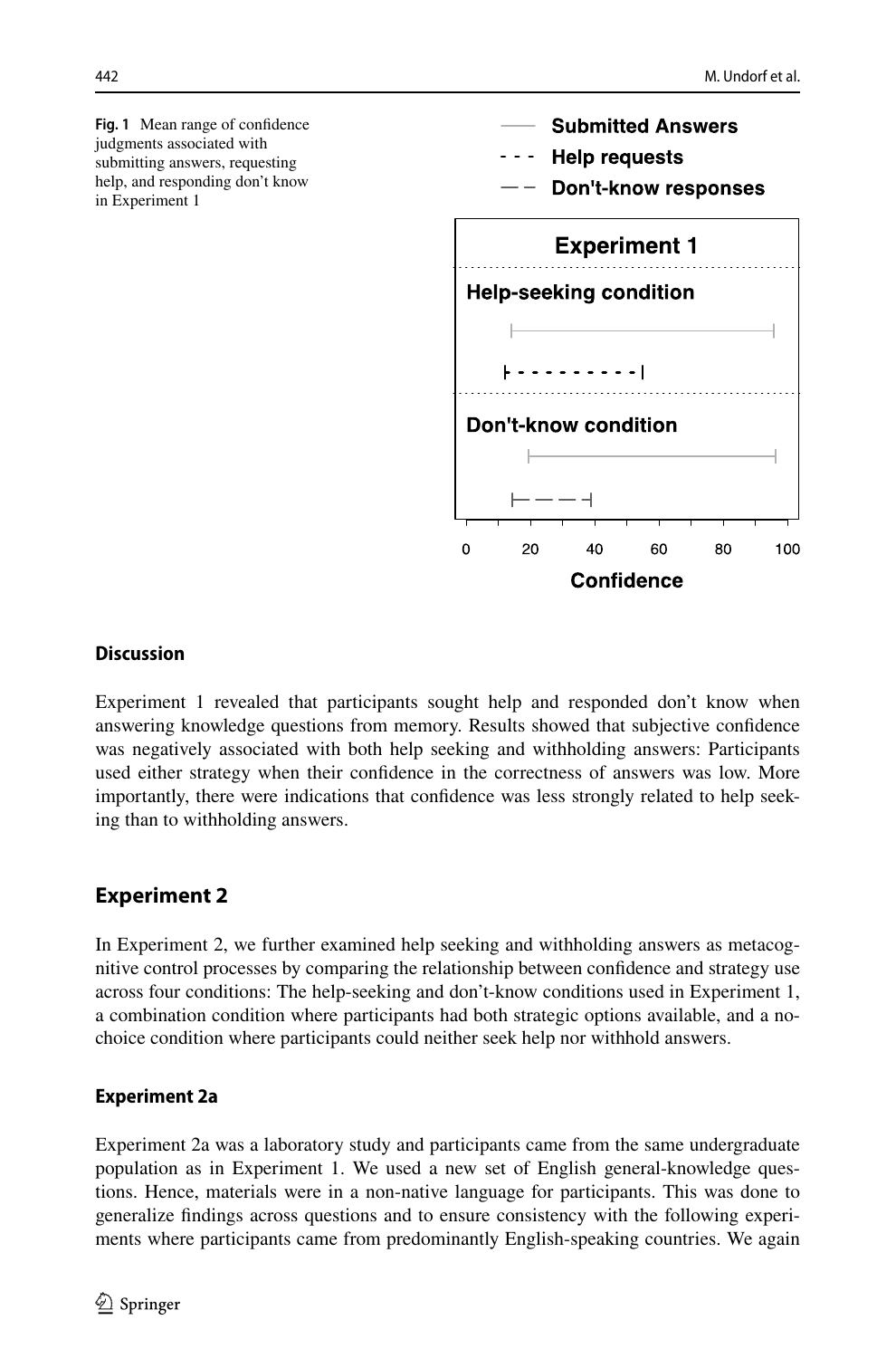predicted that help seeking would be related to confdence, but less strongly than withholding answers. We expected this pattern to occur not only when comparing strategy use across the help-seeking and don't-know conditions as in Experiment 1, but also in the new combination condition where we compared requests for help and don't-know responses within participants.

# **Method**

**Participants** Participants were 100 Technion undergraduates, randomly assigned to the help-seeking, don't-know, combination, and no-choice conditions. The data of three participants were excluded after applying the same exclusion criteria used in Experiment 1 and two additional constraints used in preparation of the online version (Experiment 2b): at least 50% performance on vigilance items (see Materials) and at least 20 items left after item screening (see Results). This left 25 participants in the help-seeking and combination conditions, 23 participants in the don't-know condition, and 24 participants in the nochoice condition.

**Materials** Materials were a new set of 38 English general-knowledge questions that required quantitative-numeric responses in predefned answer intervals and covered a broad range of topics (e.g., "How many keys does the standard piano have?", "In what year did the French Revolution start?", "How many centimeters are in a foot?"). One specifc question served as a practice item ("In what year did Barack Obama's US presidency begin?") and four very easy questions served as vigilance items (e.g., "How many arms does an octopus have? "). Practice and vigilance items were not included in the analyses. The remaining questions were pretested  $(N=20)$  to have accuracy rates between 20 and 80%, as was the case in Experiment 1.

**Procedure** The procedure was similar to that used in Experiment 1, with the following modifcations. There were two new conditions. In the combination condition, participants could submit answers by clicking a *Submit* button, seek help by clicking a *Get help* button, or withhold answers by clicking an *I don't know* button. In the no-choice condition, participants had to submit all answers.

Additional modifcations were made in order to allow running a very similar experiment online (see Experiment 2b). Four very easy vigilance questions were randomly interspersed among the questions so that we could test participant engagement. Confdence judgments were collected on a separate screen that appeared immediately after participants submitted their answer. Participants had the option to indicate their confdence or, alternatively, click a *Sorry, I do not remember my answer* button. Finally, in the help phase, participants were presented with fve random questions rather than with the questions they requested help for.

### **Measures and data analysis**

We obtained the same measures as in Experiment 1. Analyses were identical to Experiment 1 and complemented by analyses that evaluated our predictions in the combination condition.

If people in the combination condition seek help and withhold answers when they have low confdence in the accuracy of their answers, they should be less confdent in answers for which they used either strategy than in answers they submitted (i.e., answers for which they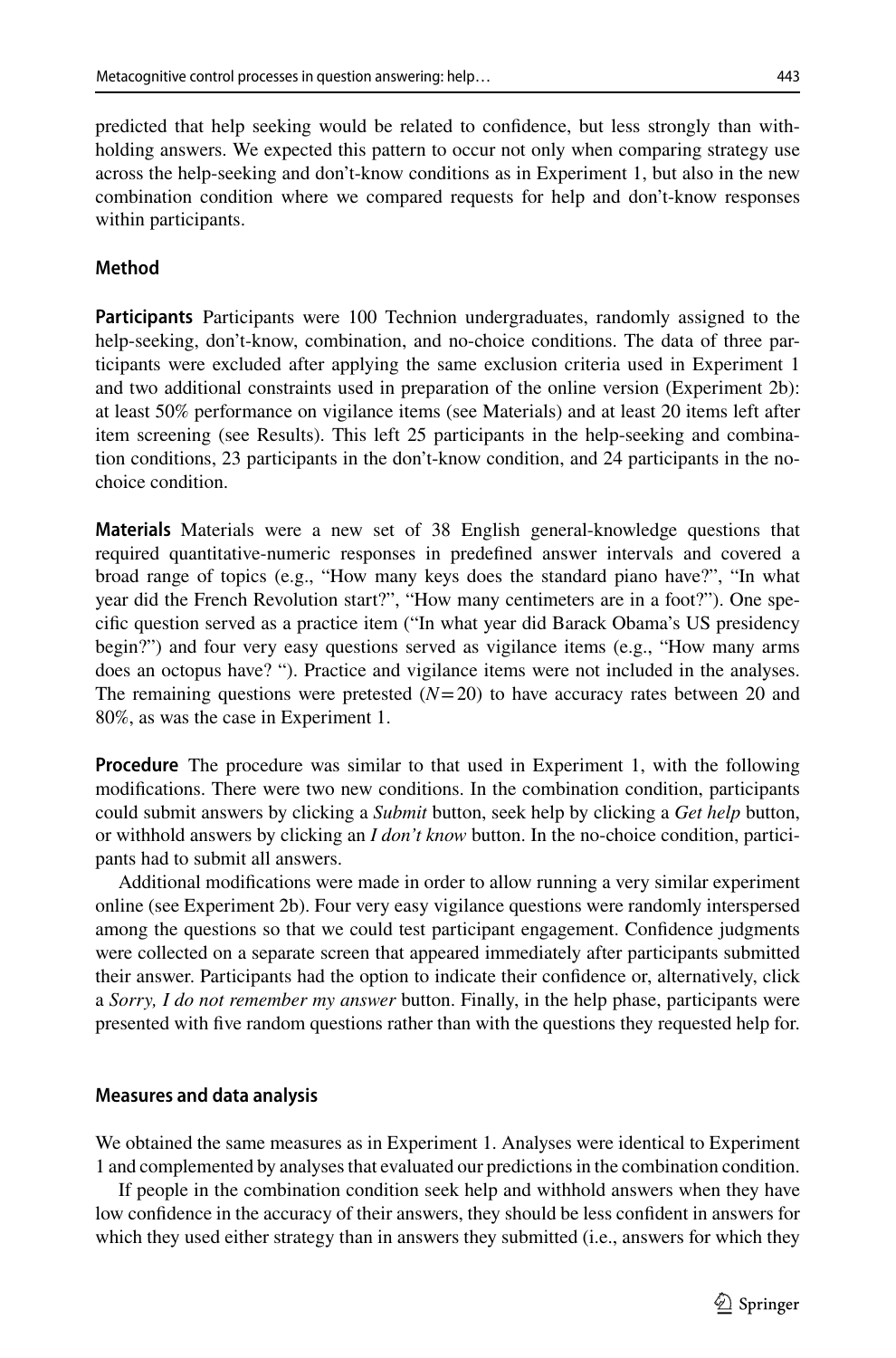did not use a strategy). We evaluated this prediction in a one-way ANOVA on confdence with strategy use (no strategy use, seeking help, responding don't know) as a within-subjects factor, followed by *t* tests for paired samples. We expected higher confdence when participants submitted their answers, that is, when they did not use a strategy.

If, in the combination condition, the association between confdence and help seeking is weaker than the association between confdence and withholding answers, then the overlap in confdence between questions for which participants submitted answers or sought help should be larger than the overlap in confdence between questions for which participants submitted answers or withheld answers. Also, control sensitivity should be weaker for help requests than for don't-know responses. We tested these predictions using paired-samples *t* tests.

The accuracy of initial answers in the combination condition was investigated using a one-way ANOVA with strategy use (no strategy use, seeking help, responding don't know) as a within-subjects factor and follow-up *t* tests for paired samples.

Finally, we tested whether the availability of a strategy increased output-bound accuracy, that is, the accuracy of submitted answers using a one-way ANOVA with condition (help seeking, don't know, combination, and no choice) as a between-subjects factor and follow-up *t* tests.

#### **Results**

In the analyses, we eliminated twelve answers (0.37%) that participants reported not to remember when asked to make a confdence judgment and 10 answers with exceptionally long response times  $(>90 \text{ s}; 0.31\%).$ 

Table [1](#page-9-0) reports descriptive statistics. Conditions did not difer in confdence or accuracy,  $Fs < 1$ . Participants used the available strategy less often in the help-seeking than in the don't-know condition,  $t(46)=5.75$ ,  $p < 0.001$ ,  $d=1.66$ , and, in the combination condition, participants less often sought help than they responded don't know,  $t(24)=3.30$ ,  $p=0.003$ ,  $d=0.67$ . Frequencies of help seeking were equivalent across the help-seeking and combination condition, but frequencies of don't-know responses were higher in the don't-know than in the combination condition (see Table [1](#page-9-0)).

Table [2](#page-10-0) shows descriptive statistics conditionalized on strategy use. In the help-seeking and don't-know conditions, a 2 (available strategy group: help seeking, don't know) by 2 (strategy use: no, yes) mixed ANOVA on confdence revealed a signifcant main efect of strategy use,  $F(1, 42) = 145.98$ ,  $p < 0.001$ ,  $\eta_p^2 = 0.78$ , indicating that participants used either strategy when their confdence was low. The main efect of available strategy group was not significant,  $F < 1$ . A significant interaction,  $F(1, 54) = 24.57$ ,  $p < 0.001$ ,  $\eta_p^2 = 0.06$ , demonstrated higher confdence when participants used the available strategy in the helpseeking than in the don't-know condition. In the combination condition, a repeated measures ANOVA revealed that confdence varied across questions for which people submitted answers, sought help, or responded don't know,  $F(2, 34) = 88.90, p < 0.001, \eta_p^2 = 0.84$ . As expected, pairwise comparisons confrmed that help seeking was associated with higher confdence than responding don't know but with lower confdence than submitting answers (see Table [2\)](#page-10-0).

The overlap in confdence between questions for which participants submitted answers or used a strategy (see Fig. [2\)](#page-14-0) was larger in the help-seeking than in the don't-know condition,  $t(42)=4.76$ ,  $p < 0.001$ ,  $d=1.44$ . This was due to higher minimum confidence when using the available strategy,  $t(42)=3.06$ ,  $p=0.004$ ,  $d=0.92$ , and lower minimum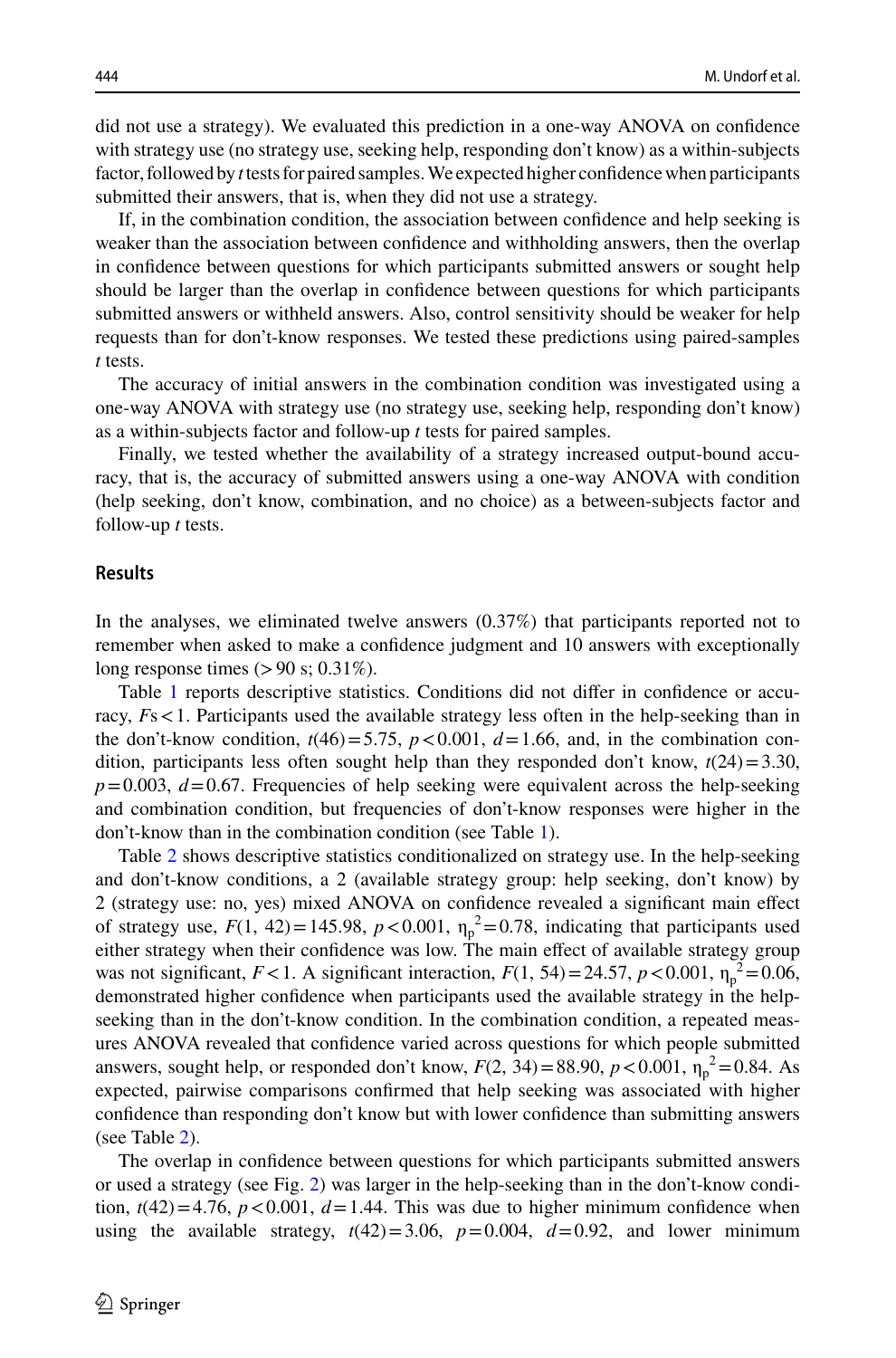confidence in submitted answers,  $t(46) = 5.66$ ,  $p < 0.001$ ,  $d = 1.64$ , in the help-seeking than in the don't-know condition. In contrast, maximum confdence associated with strategy use and submitted answers was similar across conditions, both  $t < 1.24$ ,  $p > 0.222$ . A very similar pattern emerged in the combination condition, where the confdence overlap with submitted answers was larger for help requests than for don't-know responses,  $t(17)=4.63$ ,  $p < 0.001$ ,  $d = 1.12$ . This difference was due to help requests being associated with higher minimum confidence,  $t(17) = 5.52$ ,  $p < 0.001$ ,  $d = 1.34$ , and higher maximum confidence,  $t(17) = 4.63$ ,  $p < 0.001$ ,  $d = 1.12$ , than don't-know responses.

Control sensitivity (see Table [2](#page-10-0) for descriptive statistics) was weaker in the help-seeking condition than in the don't-know condition,  $t(54)=4.80$ ,  $p < 0.001$ ,  $d=1.45$ . In the combination condition, control sensitivity for help requests was not signifcantly negative and weaker than for don't-know responses,  $t(17) = 6.15$ ,  $p < 0.001$ ,  $d = 1.49$ .

Concerning accuracy of the initial answers participants provided before choosing whether to submit them or use the available strategy in the help-seeking and don't-know conditions, a mixed 2 (strategy use: no, yes) by 2 (available strategy group: help seeking, don't know) ANOVA revealed a significant main effect of strategy use,  $F(1, 42) = 27.72$ ,  $p < 0.001$ ,  $\eta_p^2 = 0.40$ , indicating that strategy use was accompanied by low accuracy. The main effect of available strategy group was not significant,  $F(1, 42)=2.34$ ,  $p=0.134$ ,  $\eta_p^2$  = 0.05. A significant interaction showed that this difference in accuracy was less pronounced in the help-seeking condition,  $F(1, 42) = 7.02$ ,  $p = 0.011$ ,  $\eta_p^2 = 0.14$ . In the combination condition, accuracy of initial answers varied across submitted answers, help requests, and don't-know responses,  $F(2, 34) = 11.73$ ,  $p < 0.001$ ,  $\eta_p^2 = 0.41$ , and pairwise comparisons confrmed higher accuracy for submitted answers than for help requests or don't-know responses (see Table [2\)](#page-10-0).

Finally, the inclusion of the no-choice group enabled us to test whether the availability of a strategy increased output-bound accuracy. Indeed, accuracy of submitted answers (see Table [1](#page-9-0) for the no-choice condition and Table [2](#page-10-0) for the other conditions) varied



<span id="page-14-0"></span>**Fig. 2** Mean range of confdence judgments associated with submitting answers, requesting help, and responding don't know in Experiment 2a, Experiment 2b, and Experiment 3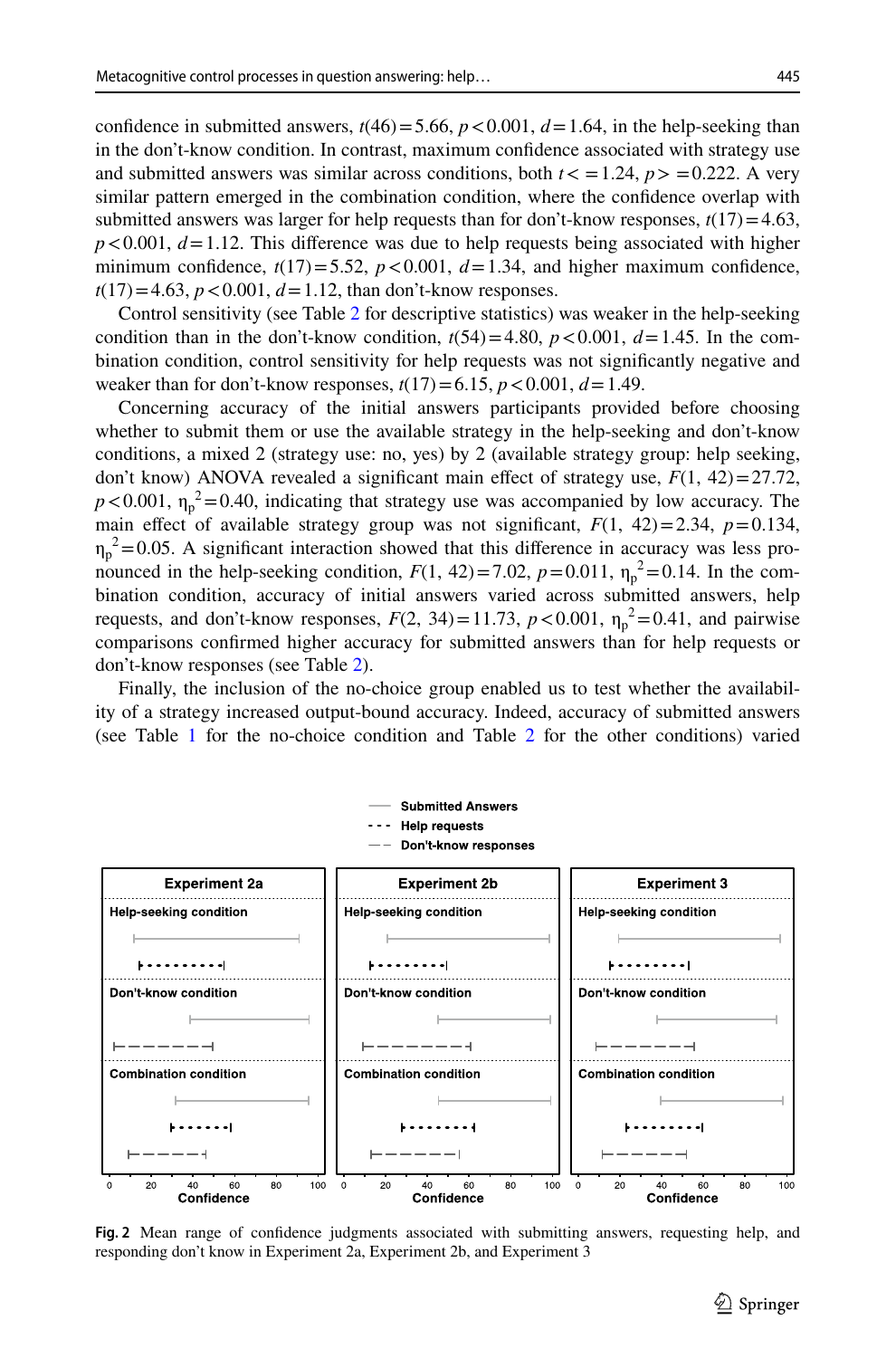across conditions,  $F(3, 93) = 5.84$ ,  $p = 0.001$ ,  $\eta_p^2 = 0.16$ . Compared to the no-choice condition, accuracy of submitted answers was higher in the don't-know condition,  $t(45)=2.89$ ,  $p=0.006, d=0.84$ , and in the combination condition,  $t(47)=2.29, p=0.026, d=0.65$ , but not in the help-seeking condition,  $t < 1$ . As will be discussed below, this suggests that people seek help for reasons other than improving answer accuracy alone.

# **Discussion**

Experiment 2a replicated the two main fndings of Experiment 1. First, confdence was negatively associated with both help seeking and withholding answers. More importantly, the relationship between confdence and strategy use was weaker for help seeking than for withholding answers, as became apparent in reduced control sensitivity. A novel fnding was that this pattern held when participants had both strategic options available. Concerning output-bound accuracy, the current experiment revealed that the option to seek help did not improve the accuracy of submitted answers, whereas the option to withhold answers did so.

# **Experiment 2b**

Experiment 2b was a replication of Experiment 2a in an online study with a larger sample and with a population that was more diverse with regard to age and education. An important diference from the previous experiments was that participants received a performance-contingent monetary bonus. Administering a monetary incentive to provide accurate answers provided a strong test of the hypothesis that help seeking is guided by a variety of considerations beyond improving the immediate accuracy of one's answers. We expected to replicate the fndings from Experiment 2a.

# **Methods**

**Participants** Participants from predominantly English-speaking countries (UK, US, Ireland, New Zealand, and Australia) were recruited from the Prolifc online subject pool [\(www.proli](http://www.prolific.co) fic.co). We recruited 203 participants who were randomly assigned to the help-seeking, don'tknow, combination, and no-choice conditions. The experiment took approximately 20 min and participants were paid 1.30£ plus a maximum bonus of 0.76£ based on their performance. We excluded the data of 22 participants (10.84%) who quit partway through the experiment. Additionally, we excluded the data of four participants after applying the same exclusion criteria as in Experiment 2a. This left 46 participants in the help-seeking, don't-know, and combination conditions and 44 participants in the no-choice condition. Most participants (98%) reported their everyday language to be English.

**Materials and procedure** Materials were the same as in Experiment 2a. The procedure was identical to Experiment 2a with the following exceptions. Participants were recruited online and received a monetary compensation and a performance-based bonus pay. Participants received exactly the same instructions as in Experiment 2a except that points were replaced with pennies  $(1 \text{ point} = 1p)$ . Consequently, instructions for all groups explained that each submitted answer would be scored with 2p when correct and penalized with -2p when incorrect. Participants in the help-seeking and combination condition were told that 1p would be deduced from their score for each help request, and that answers in the help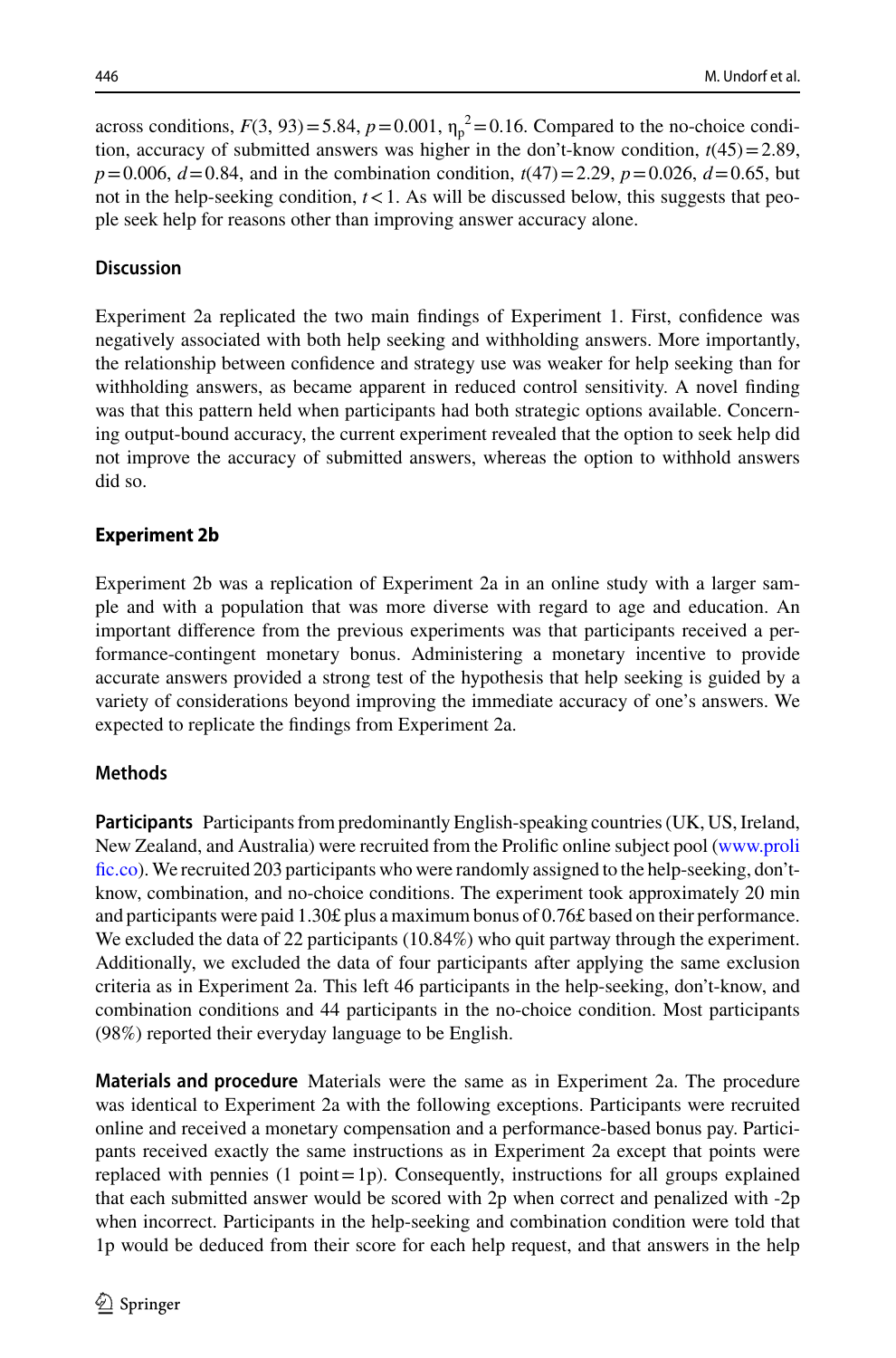phase would be scored with 2p when correct and penalized with -2p when incorrect. Participants in the don't-know and combination conditions learnt that they would neither gain nor lose any money for don't-know responses. A legend detailing the incentives relevant for the respective condition was depicted on all screens.

#### **Measures and data analysis**

Measures and data analysis were identical to Experiment 2a.

### **Results**

We eliminated from the data analyses 19 answers (0.65%) that participants reported not to remember when asked to make a confdence judgment and 38 answers (0.65%) with response latencies>90 s. Because the experiment was conducted online, we eliminated 125 answers (2.14%) for which participants switched to another computer window while asked to provide answers, make confdence judgments, or submit answers/use a strategy.

Table [1](#page-9-0) reports descriptive statistics. Conditions did not difer in confdence or accuracy,  $Fs < 1$ . Participants used the available strategy less often in the help-seeking condition than in the don't-know condition,  $t(94) = 5.04$ ,  $p < 0.001$ ,  $d = 1.03$ , and, similarly, in the combination condition, participants less often sought help than they responded don't know,  $t(42)=3.46$ ,  $p=0.001$ ,  $d=0.53$ . Either strategy was used more when it was the only available option than in the combination condition (see Table [1](#page-9-0)).

Table [2](#page-10-0) shows descriptive statistics conditionalized on strategy use. In the help-seeking and don't-know conditions, a 2 (available strategy group: help seeking, don't know) by 2 (strategy use: no, yes) mixed ANOVA on confdence revealed a signifcant main efect of strategy use,  $F(1, 79) = 651.70$ ,  $p < 0.001$ ,  $\eta_p^2 = 0.89$ , indicating that participants used either strategy when their confdence was low. A signifcant main efect of available strategy group,  $F(1, 79) = 5.02$ ,  $p = 0.028$ ,  $\eta_p^2 = 0.06$ , revealed lower confidence in the helpseeking condition. This main efect was unexpected and did not replicate across experiments, so it is likely to be due to some incidental factor. We therefore do not discuss it further. A significant interaction,  $F(1, 79) = 5.20$ ,  $p = 0.025$ ,  $\eta_p^2 = 0.06$ , demonstrated higher confdence when participants used the available strategy in the help-seeking than in the don't-know condition. In the combination condition, a repeated measures ANOVA revealed that confdence varied across questions for which people submitted answers, sought help, or responded don't know,  $F(2, 19) = 89.33$ ,  $p < 0.001$ ,  $\eta_p^2 = 0.90$ , and pairwise comparisons confrmed higher accuracy for submitted answers than for help requests or don't-know responses (see Table [2\)](#page-10-0).

The overlap in confdence between questions for which participants submitted answers or used a strategy was again larger in the help-seeking than in the don't-know condition,  $t(79)=2.84$  $t(79)=2.84$  $t(79)=2.84$ ,  $p=0.006$ ,  $d=0.64$  (see Fig. 2). This was due to lower minimum confidence in submitted answers in the help-seeking than in the don't-know condition,  $t(94)=4.69$ ,  $p < 0.001$ ,  $d = 0.96$ . In contrast, neither maximum confidence in submitted answers, nor minimum or maximum confdence when using the available strategy difered across conditions, all  $t < 1.21$ ,  $p > 0.232$ . A very similar pattern was obtained in the combination condition, where the overlap in confdence was larger for help requests than for don't-know responses,  $t(20) = 2.38$ ,  $p = 0.027$ ,  $d = 0.53$ . This difference occurred because help requests were associated with higher minimum confidence,  $t(20)=2.71$ ,  $p=0.014$ ,  $d=0.61$ , and higher maximum confidence,  $t(20) = 2.38$ ,  $p = 0.027$ ,  $d = 0.53$ , than don't-know responses.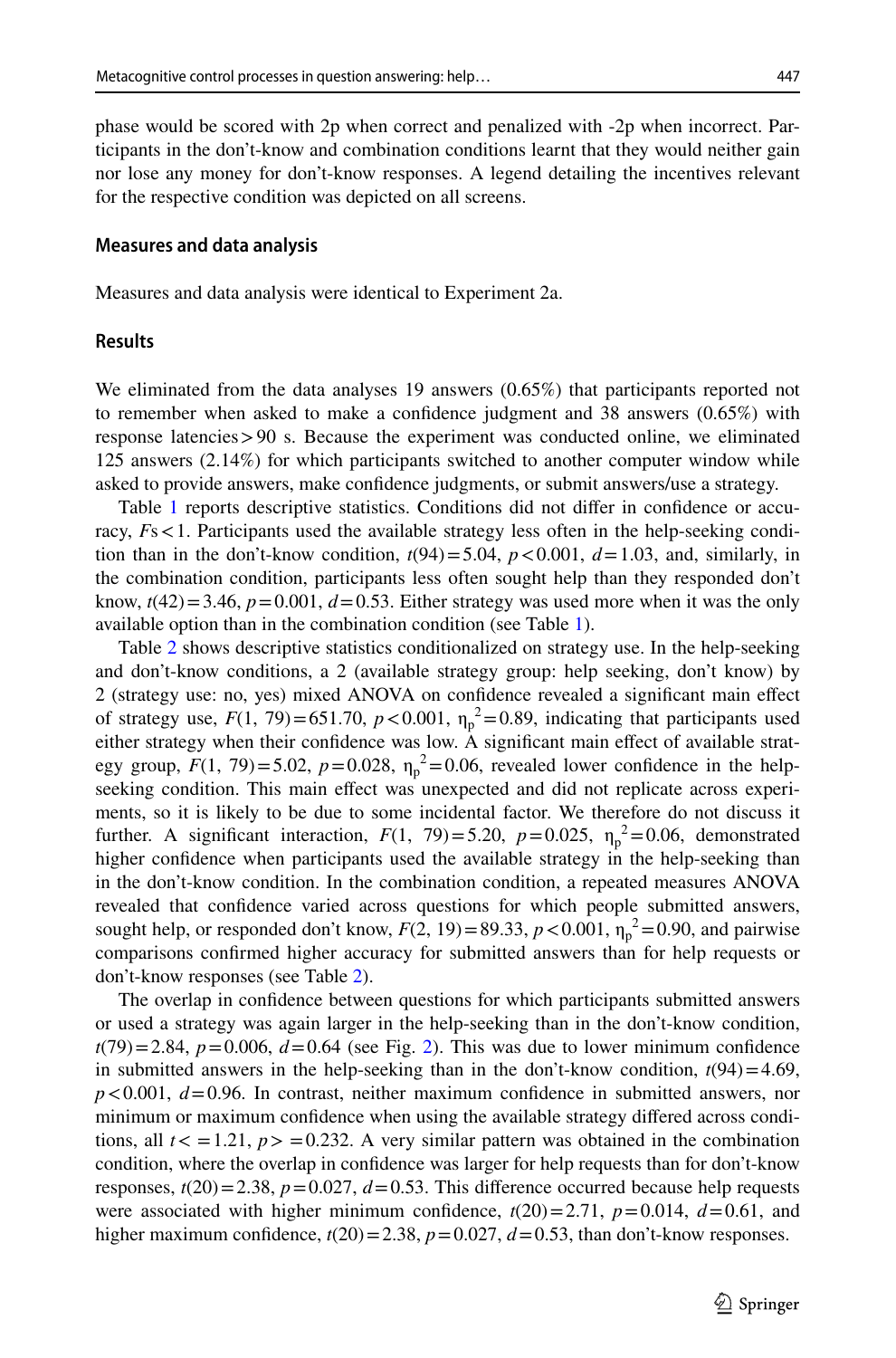As in Experiment 2a, control sensitivity (see Table [2](#page-10-0) for descriptive statistics) was weaker in the help-seeking than in the don't-know condition,  $t(79)=2.68$ ,  $p=0.009$ ,  $d=0.60$ , and, in the combination condition, weaker for help requests than for don't-know responses, *t*(20)=3.47, *p*=0.002, *d*=0.80.

Concerning accuracy of the initial answers in the help-seeking and don't-know conditions, a mixed 2 (available strategy group: help seeking, don't know) by 2 (strategy use: no, yes) ANOVA revealed a significant main effect of strategy use,  $F(1, 79) = 134.33$ ,  $p < 0.001$ ,  $\eta_p^2 = 0.63$ , indicating that strategy use was accompanied by low accuracy. No other effects were significant, main effect of available strategy group:  $F(1, 79) = 2.16$ ,  $p=0.145$ ,  $\eta_p^2=0.03$ , interaction:  $F<1$ . In the combination condition, accuracy of initial answers varied across submitted answers, help requests, and don't-know responses, *F*(2,  $(40) = 14.84$ ,  $p < 0.001$ ,  $\eta_p^2 = 0.43$ , with pairwise comparisons confirming higher accuracy for submitted answers than for help requests or don't-know responses (see Table [2\)](#page-10-0).

The accuracy of submitted answers varied across conditions (see Table [1](#page-9-0) for the no-choice condition and Table [2](#page-10-0) for the other conditions),  $F(3, 173)=4.89$ ,  $p=0.003$ ,  $\eta_p^2$ =0.78. Compared to the no-choice condition, accuracy of submitted answers was marginally higher in the help-seeking condition,  $t(85) = 1.87$ ,  $p = 0.064$ ,  $d = 0.40$ , and significantly higher in the don't-know,  $t(83)=3.84$ ,  $p < 0.001$ ,  $d=0.84$ , and combination, *t*(79)=2.68, *p*=0.009, *d*=0.60, conditions.

### **Discussion**

Experiment 2b replicated the major fndings of Experiment 1 and Experiment 2a with a diferent experimental setting, a diferent population, and monetary incentives. Confdence was negatively associated with help seeking and withholding answers, but the association was weaker than that between confdence and withholding answers, as became apparent in reduced control sensitivity. This fnding held when only one strategic option was available and when participants could choose between the two strategic options. Finally, unlike the option to withhold answers, the option to seek help did not reliably improve output-bound accuracy, despite the monetary incentive to provide accurate answers.

# **Experiment 3**

In Experiment 3, we tested whether results from Experiment 1 and Experiment 2 would replicate when providing a kind of help that was more helpful when participants felt ignorant: seeing responses of a competent previous participant. As mentioned above, this form of help gave participants the chance to seek an attractive form of instrumental help (for a review, see Makara and Karabenick [2013\)](#page-26-9). Population and design were the same as in Experiment 2b, with the exception of the type of help ofered to participants in the help-seeking and combination conditions. All predictions and analyses were preregistered (pre-registration available at [https://osf.io/b2cn7/\)](https://osf.io/b2cn7/).

### **Measures and data analysis**

Measures and data analysis were identical to Experiment 2a and Experiment 2b.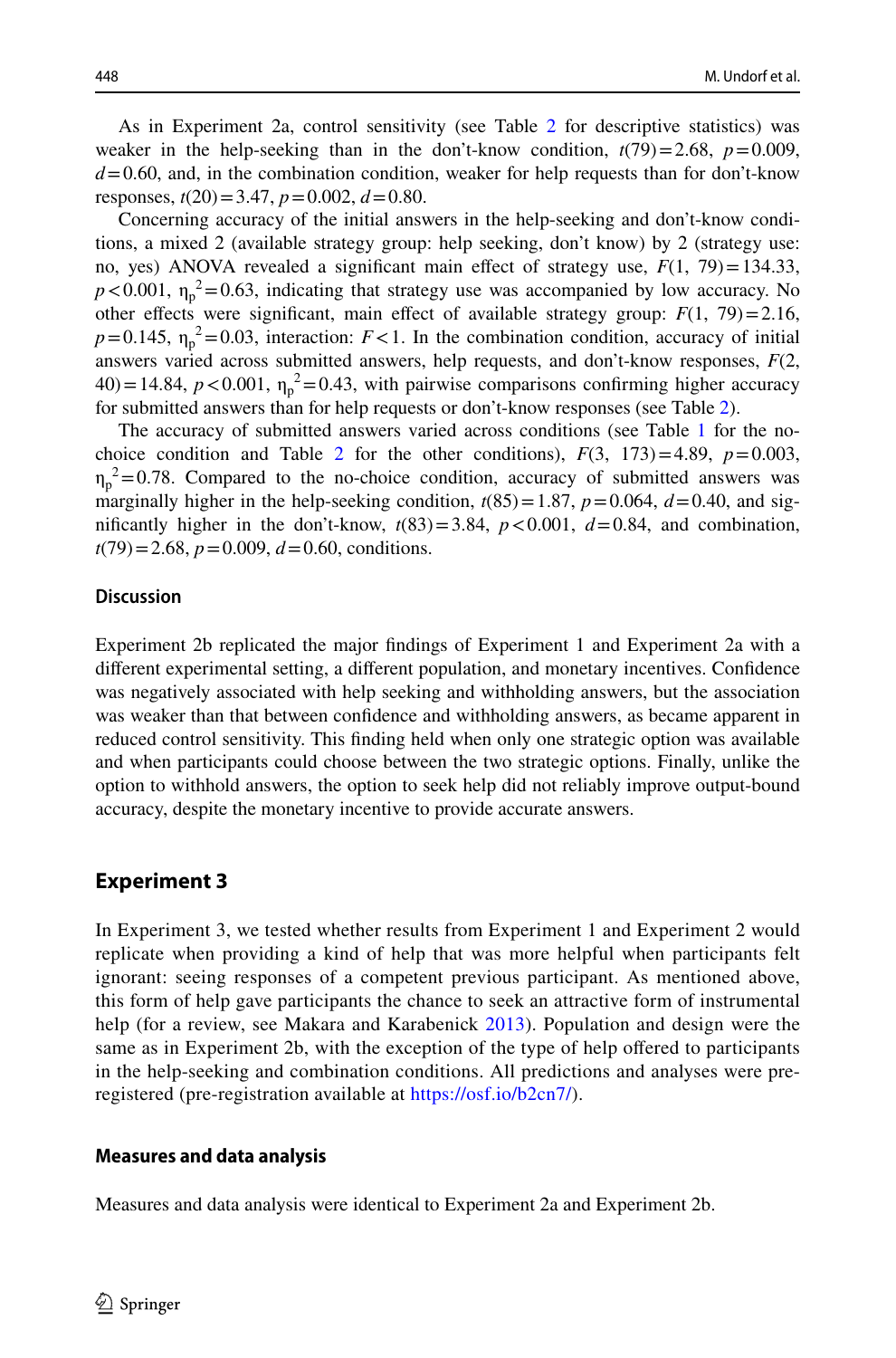#### **Method**

**Participants** We randomly assigned 251 participants from the Prolifc online subject pool to the help-seeking, don't-know, combination, and no-choice conditions. Compensation was the same as in Experiment 2b. We excluded the data of 23 participants (9.13%) who quit partway through the experiment. Additionally, we excluded the data of 10 participants after applying the same exclusion criteria as in Experiment 2b and the data of 6 participants who reported consulting external sources (e.g., Internet, books) during the experiment. This left 50 participants in the help-seeking condition, 55 participants in the don'tknow and combination conditions, and 52 participants in the no-choice condition. Most participants (98%) reported their everyday language to be English.

**Materials and procedure** Materials were the same as in Experiment 2. The procedure was identical to Experiment 2b with the following exceptions. Instructions in the help-seeking and combination conditions explained that each question for which participants sought help would be presented in a subsequent help phase together with the response of a previous participant whose accuracy was higher than that of 80% of previous participants. In the help phase, each question appeared together with an interval that encompassed the correct value and was ostensibly provided by the previous participant.

### **Results**

We eliminated from the data analyses 16 answers (0.22%) that participants reported not to remember when asked to make a confdence judgment, 69 answers (0.94%) with response latencies  $>90$  s, and 155 answers (2.10%) for which participants switched to another computer window while asked to provide answers, make confdence judgments, or submit answers/use a strategy.

Table [1](#page-9-0) reports descriptive statistics. Conditions did not difer in confdence or accuracy,  $Fs < 2.43$ ,  $p > 0.067$ . Participants used the available strategy less often in the help-seeking than in the don't-know condition,  $t(103) = 5.43$ ,  $p < 0.001$ ,  $d = 1.06$ , and, in the combination condition, participants less often sought help than they responded don't know,  $t(54)=3.58$ ,  $p < 0.001$ ,  $d=0.49$ . Frequencies of help seeking were equivalent across the help-seeking and combination conditions, whereas frequencies of don't-know responses were higher in the don't-know than in the combination condition (see Table [1\)](#page-9-0).

Table [2](#page-10-0) shows descriptive statistics conditionalized on strategy use. In the help-seeking and don't-know conditions, a 2 (available strategy group: help seeking, don't know) by 2 (strategy use: no, yes) mixed ANOVA on confdence revealed a signifcant main efect of strategy use,  $F(1, 81) = 539.72$ ,  $p < 0.001$ ,  $\eta_p^2 = 0.87$ , indicating that participants used either strategy when their confidence was low. A significant interaction,  $F(1, 81) = 9.80$ ,  $p=0.002$ ,  $\eta_p^2=0.11$ , demonstrated higher confidence when participants sought help than when they responded don't know in the respective conditions. The main effect of available strategy group was not significant,  $F < 1$ . In the combination condition, a repeated measures ANOVA revealed that confdence varied across questions for which people submitted answers, sought help, or responded don't know,  $F(2, 28) = 153.61$ ,  $p < 0.001$ ,  $\eta_p^2 = 0.92$ , with pairwise comparisons confrming lower confdence for help requests than for submitted answers, but higher confdence for help requests than for don't-know responses (see Table [2](#page-10-0)).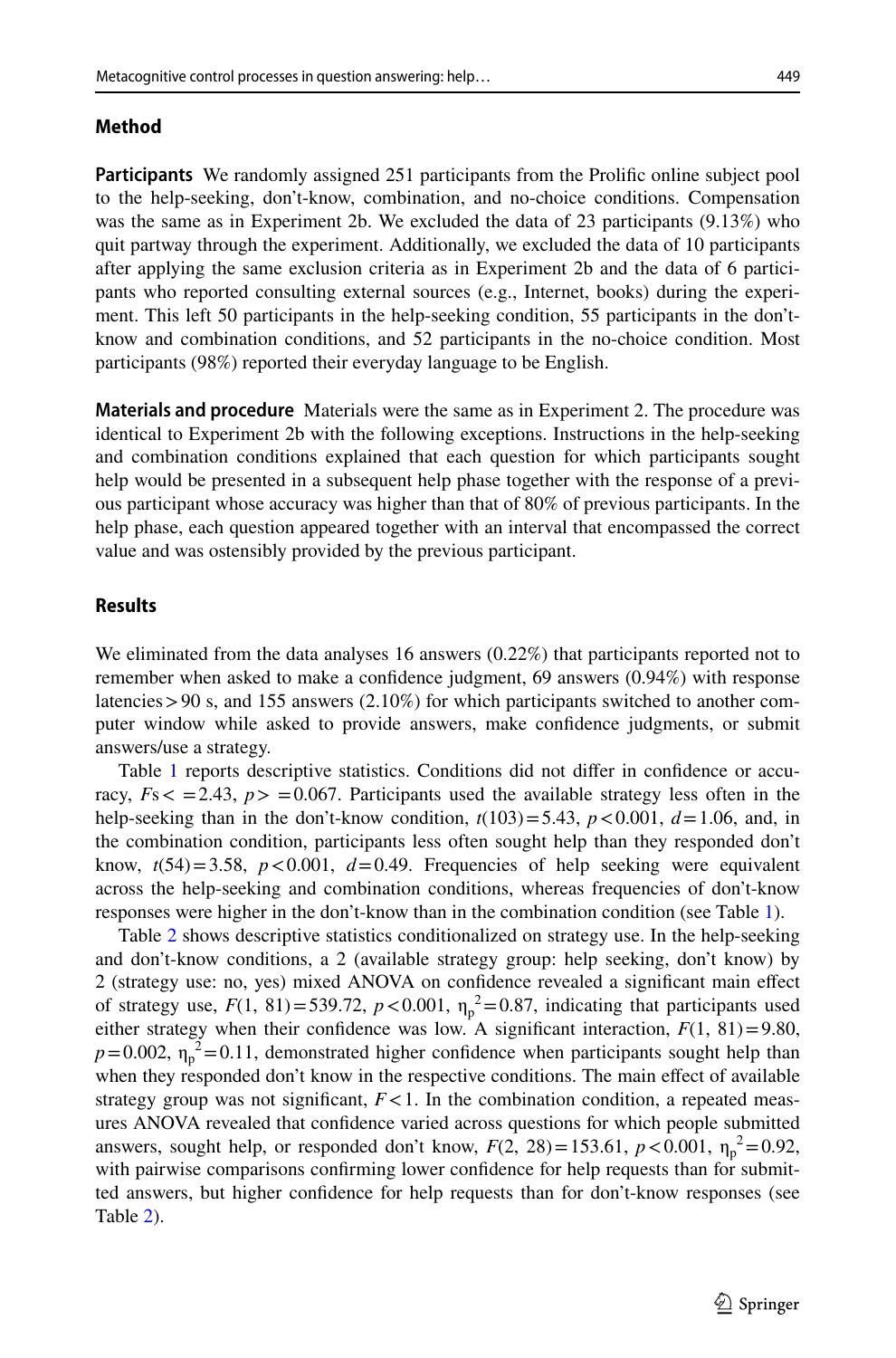The overlap in confdence between questions for which participants submitted answers or used a strategy was again larger in the help-seeking than in the don't-know condition,  $t(81)=2.61$ ,  $p=0.011$ ,  $d=0.59$  (see Fig. [2\)](#page-14-0). This was due to higher minimum confidence when using the available strategy,  $t(81)=2.35$ ,  $p=0.021$ ,  $d=0.53$ , and lower minimum confidence in submitted answers,  $t(103)=4.29$ ,  $p < 0.001$ ,  $d=0.84$ , in the help-seeking than in the don't-know condition. In contrast, maximum confdence when using the available strategy and in submitted answers did not difer across conditions, both *t*<1. A very similar pattern occurred in the combination condition, where the overlap in confdence was larger for help requests than for don't-know responses,  $t(29) = 2.43$ ,  $p = 0.022$ ,  $d=0.45$ . This difference was due to help requests being associated with higher minimum,  $t(29)=2.80$ ,  $p=0.009$ ,  $d=0.52$ , and maximum confidence,  $t(29)=2.43$ ,  $p=0.022$ , *d*=0.45, than don't-know responses.

As in the previous experiments, control sensitivity (see Table [2](#page-10-0) for descriptive statistics) was weaker in the help-seeking condition than in the don't-know condition,  $t(81)=4.23$ ,  $p < 0.001$ ,  $d = 0.96$ . Similarly, in the combination condition, control sensitivity was weaker for help requests than for don't-know responses,  $t(29) = 6.18$ ,  $p < 0.001$ ,  $d = 1.15$ .

Concerning accuracy of the initial answers in the help-seeking and don't-know conditions, a mixed 2 (available strategy group: help seeking, don't know) by 2 (strategy use: no, yes) ANOVA revealed a significant main effect of strategy use,  $F(1, 81) = 106.61$ ,  $p < 0.001$ ,  $\eta_p^2 = 0.57$ , indicating that strategy use was accompanied by low accuracy. No other effects were significant,  $Fs < 1$ . In the combination condition, accuracy of initial answers varied across submitted answers, help requests, and don't-know responses, *F*(2,  $(58) = 38.16$ ,  $p < 0.001$ ,  $\eta_p^2 = 0.57$ , with pairwise comparisons confirming higher accuracy for submitted answers than for help requests or don't-know responses (see Table [2\)](#page-10-0).

The accuracy of submitted answers varied across conditions (see Table [1](#page-9-0) for the no-choice condition and Table [2](#page-10-0) for the other conditions),  $F(3, 208) = 10.16$ ,  $p < 0.001$ ,  $\eta_p^2$  = 0.13. Compared to the no-choice condition, accuracy of submitted answers was higher in the help-seeking,  $t(100) = 3.65$ ,  $p < 0.001$ ,  $d = 0.72$ , don't-know,  $t(105) = 4.98$ , *p*<0.001, *d*=0.96, and combination condition, *t*(105)=5.16, *p*<0.001, *d*=1.00. Thus, unlike in Experiment 2, both strategic options improved output-bound accuracy.

#### **Discussion**

Using another form of help than in the previous experiments, Experiment 3 replicated the fnding that confdence was negatively associated with help seeking and withholding answers and, more importantly, that this association was weaker for help seeking than for withholding answers, as refected by reduced control sensitivity. As in the previous experiments, this pattern occurred independently of whether only one strategic option or both strategic options were available. Unlike in the previous experiments, not only the option to withhold answers but also the option to seek help improved output-bound accuracy compared to the no-choice condition. We return to this issue in the General Discussion.

### **General discussion**

The present study focused on the metacognitive processes involved in two strategies people use to provide correct and informative answers to knowledge questions: help seeking and withholding answers. According to process models of help seeking, this research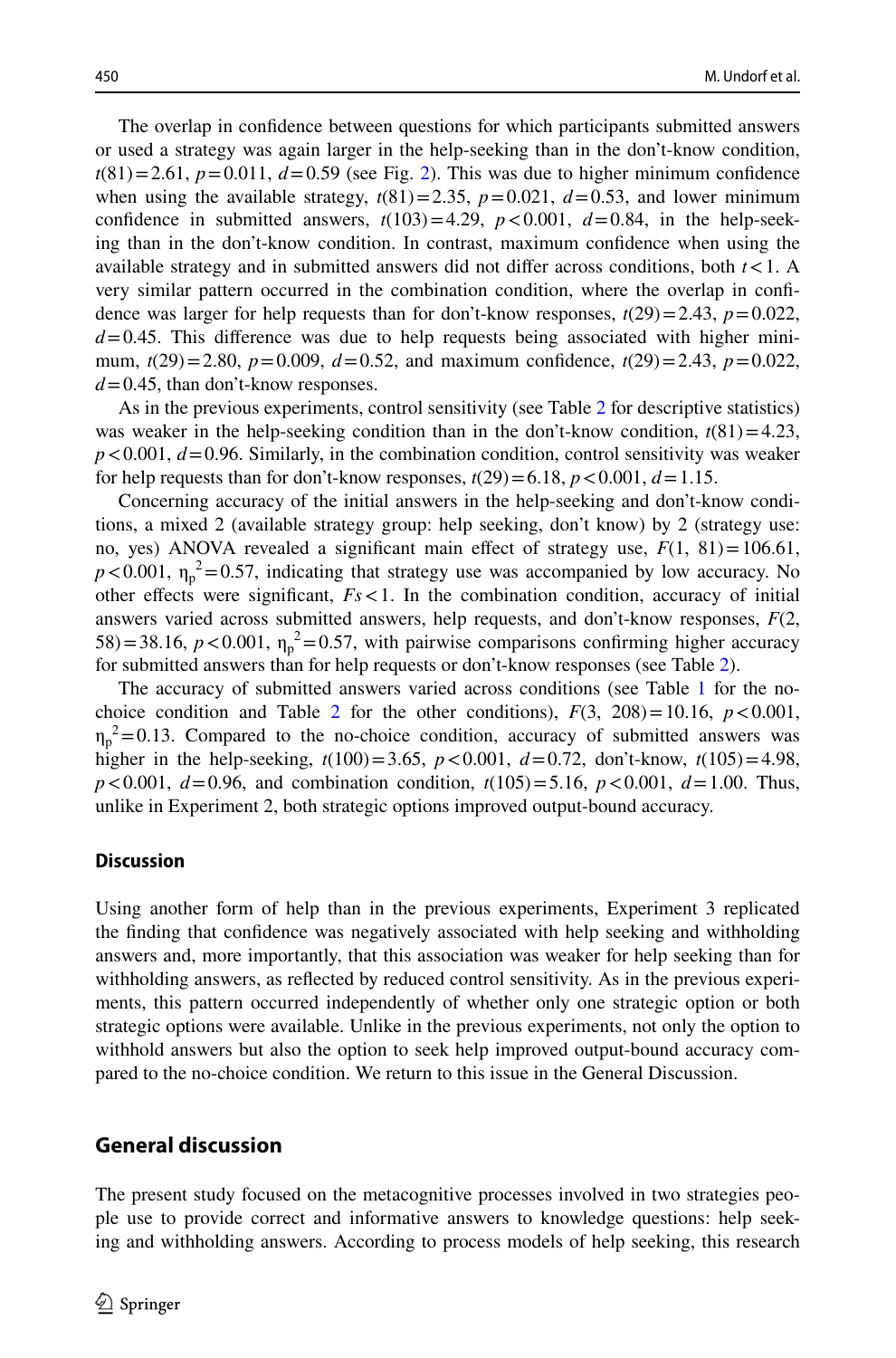elaborated on the frst three steps of help seeking, that is, recognizing that a problem exists, determining that help is needed or wanted, and deciding whether to seek help (cf. Karabenick & Berger, [2013;](#page-25-10) Karabenick & Gonida, [2018](#page-25-11); Makara & Karabenick, [2013\)](#page-26-9). As we expected on the basis of prior work (e.g., Coughlin et al., [2015](#page-24-4); Goldsmith, [2016;](#page-25-4) Koriat & Goldsmith, [1996;](#page-25-8) Nelson & Fyfe, [2019\)](#page-26-12), confdence was inversely related to the use of either strategy: Participants sought help and withheld answers when their confdence in the correctness of their initial answers was relatively low. Also consistent with prior work, people's initial answers to questions they sought help for were often inaccurate (for a review, see Karabenick & Gonida, [2018](#page-25-11)), demonstrating that people reliably recognized their need for help. Similarly, people often withheld inaccurate answers (see, e.g., Goldsmith, [2016](#page-25-4)).

The reported experiments provided the following novel insights. First, comparing the association between confdence and strategy use across conditions revealed that the association between confdence and help seeking was weaker than that between confdence and withholding answers. This result remained when participants received monetary incentives for accurate answers, across two diferent populations, in two diferent sets of knowledge questions, and across two diferent forms of help. On a theoretical level, this fnding is consistent with our hypothesis that help seeking is guided by considerations beyond improving the immediate accuracy of one's answers, and more so than withholding answers. Considerations that might encourage help seeking include the wish to provide informative answers (Grice [1975,](#page-25-0) see also Goldsmith, [2016](#page-25-4)), satisfying one's curiosity (Berlyne & Frommer, [1966;](#page-24-8) Ferguson et al., [2015;](#page-25-19) Son & Metcalfe, [2000](#page-27-11)), and receiving feedback about the accuracy of one's knowledge (Bamberger, [2009;](#page-24-9) Nelson-Le Gall & Jones, [1990](#page-26-10)). At the same time, the wish to save time, to maintain a sense of independence and selfreliance, and to avoid failing after receiving help might discourage help seeking (Arbreton, [1998;](#page-24-12) Butler, [1998,](#page-24-10) [2006;](#page-24-11) Metcalfe, [2009;](#page-26-16) Santos et al., [2020;](#page-27-13) Nadler, [2017](#page-26-7); Newman & Goldin, [1990](#page-27-8); Undorf & Ackerman, [2017](#page-27-14)). Moreover, the weaker association between confdence and help seeking than between confdence and withholding answers is consistent with the large body of work showing that help seeking involves various sub-processes and is afected by multiple individual diferences, situational variables, and cultural factors (e.g., Butler, [2013;](#page-24-3) Nadler, [2017;](#page-26-7) Newman, [2000;](#page-26-5) Volet & Karabenick, [2006](#page-27-6)).

Second, ofering participants the choice between help seeking and withholding answers represents a signifcant advance in the ecological validity of experimental work on help seeking. Similar associations between confdence and help seeking when participants had only the option to seek help and when they could choose between seeking help and withholding answers suggests that these two strategies serve diferent functions. This fnding is intriguing and deserves to be examined in future research.

Finally, the option to seek help improved output-bound accuracy (Koriat & Goldsmith, [1994,](#page-25-7) [1996\)](#page-25-8)—the accuracy of answers participants chose to submit—in comparison to the no-choice condition in Experiment 3, but not in Experiment 2a and Experiment 2b. Thus, the option to seek help did not consistently improve output-bound accuracy. In contrast, the option to withhold answers improved output-bound accuracy in all experiments. We can only speculate as to why the option to seek help improved output-bound accuracy in Experiment 3, but not in Experiment 2a or Experiment 2b. Given that participants in Experiment 3 and Experiment 2b came from the same population, we can exclude the possibility that diferences in output-bound accuracy resulted from diferences in culturerelated values or sociocultural contexts. For the same reason, individual diferences such as achievement goals and motivational orientation known to afect help seeking (for reviews, see Butler, [2006;](#page-24-11) Karabenick & Berger [2013](#page-25-10)) are unlikely reasons for the observed differences in output-bound accuracy. Although the specifc type of help provided difered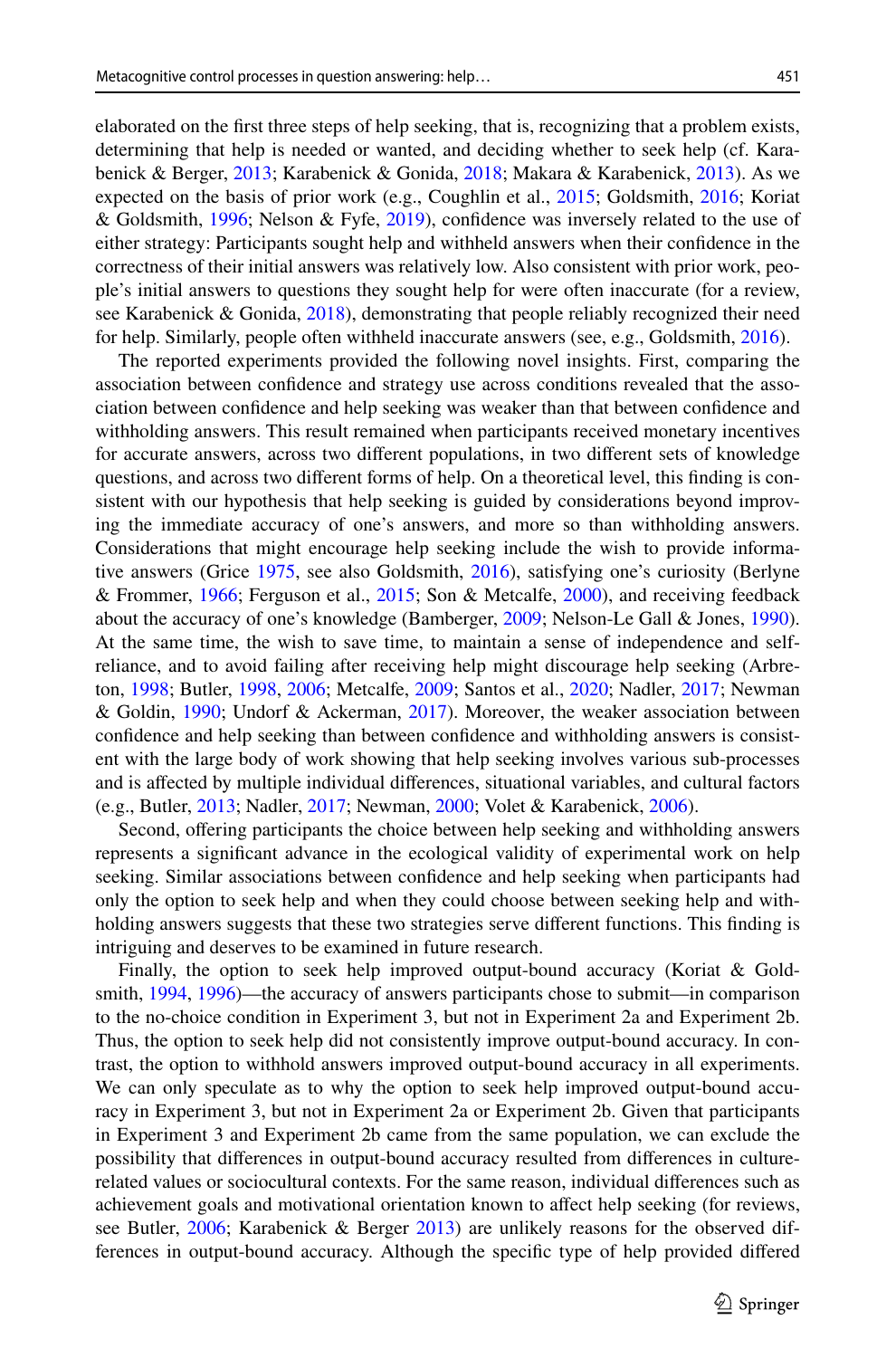between Experiment 3 and Experiment 2a and Experiment 2b, both types of help were instrumental in nature. If anything, higher chances of guessing the correct response in Experiment 3 than in Experiment 2a and Experiment 2b might underlie the observed differences in output-bound accuracy. Notably, however, there was no appreciable diference in the frequencies of help seeking or in the associations between help seeking and confdence across the two types of help.

In any case, the current fndings shed new light on output-bound accuracy and its relevance for educational research. In educational settings, output-bound accuracy has been considered in the literature on the advantages and disadvantages of multiple-choice examinations where test takers are instructed to withhold answers and scoring methods penalize guessing (e.g., Higham & Arnold, [2007](#page-25-18); McHarg et al., [2005](#page-26-14); Muijtjens et al., [1999](#page-26-15); Nickerson et al., [2015](#page-27-1)). The current study suggests that output-bound accuracy may be relevant for a much wider range of educational situations. Thus, it may be worthwhile to examine the interplay between help seeking and output-bound accuracy from educational and developmental perspectives (see Koriat & Ackerman,  $2010$ , for evidence that the option to withhold answers improves output-bound accuracy in children as young as 7 years of age).

One compelling advantage of seeking help over withholding answers is that seeking help can increase the correctness of answers while maintaining high informativeness (maxims of quality and quantity, Grice, [1975;](#page-25-0) see also Goldsmith, [2016](#page-25-4)). In light of this argument, it was somewhat surprising that, except in Experiment 1, participants sought help less often than they responded don't know. More consistent with this proposal was the fnding that frequencies of help seeking were similar when one or two strategic options were available, whereas frequencies of withholding answers were lower when both strategic options were available (see Experiment 2a and Experiment 3). Low frequencies of help seeking are, however, in line with numerous studies showing that people refrain from requesting needed help (e.g., Butler, [1998](#page-24-10), [2008](#page-24-16); Roll et al., [2011;](#page-27-18) Ryan et al., [2009;](#page-27-12) Zusho & Barnett, [2011](#page-27-19)).

In the combination conditions of the current experiments, participants may have withheld answers in order to avoid seeking help. If so, we should see less help seeking in the combination condition than in the help-seeking condition. Inconsistent with this prediction, all relevant experiments showed similar frequencies of help seeking across the two conditions. Also, in the combination condition, correlations between the frequencies of help seeking and withholding answers were negligible and did not difer from zero, Experiment 2a: *r*=0.06, *t*<1, Experiment 2b: *r*=-0.22, *t*(47)=1.52, *p*=0.135, *d*=0.22, Experiment 3:  $r = -0.14$ ,  $t(53) = 1.05$ ,  $p = 0.301$ ,  $d = 0.14$ . Apart from help avoidance, participants may have been somewhat reluctant to seek help because this would lead to spending more time on the study (for evidence from an academic setting, see Newman & Goldin, [1990](#page-27-8)). Also, we suspect that emphasizing a social motivation related to providing answers (e.g., the social value of responding to a specific person; Sidi et al., [2018](#page-27-17)) may promote a relative preference for help seeking over withholding answers.

Our fndings on control sensitivity, that is, the within-participant correlation between confdence and strategy use, have important implications for research on metacognition. This is the frst study to establish weaker control sensitivity for help seeking than for withholding answers. Also, intermediate levels of control sensitivity in the range of  $-0.15$  to -0.70 are a novel fnding. In prior studies where participants had the option to withhold answers, control sensitivity in healthy young adults was usually close to perfect. These studies found only two manipulations that impaired control sensitivity. First, administering benzodiazepines reduced the reliance of withholding answers on subjective confdence (Massin-Krauss et al., [2002](#page-26-18); Mintzer et al., [2010\)](#page-26-19). Second, participants who studied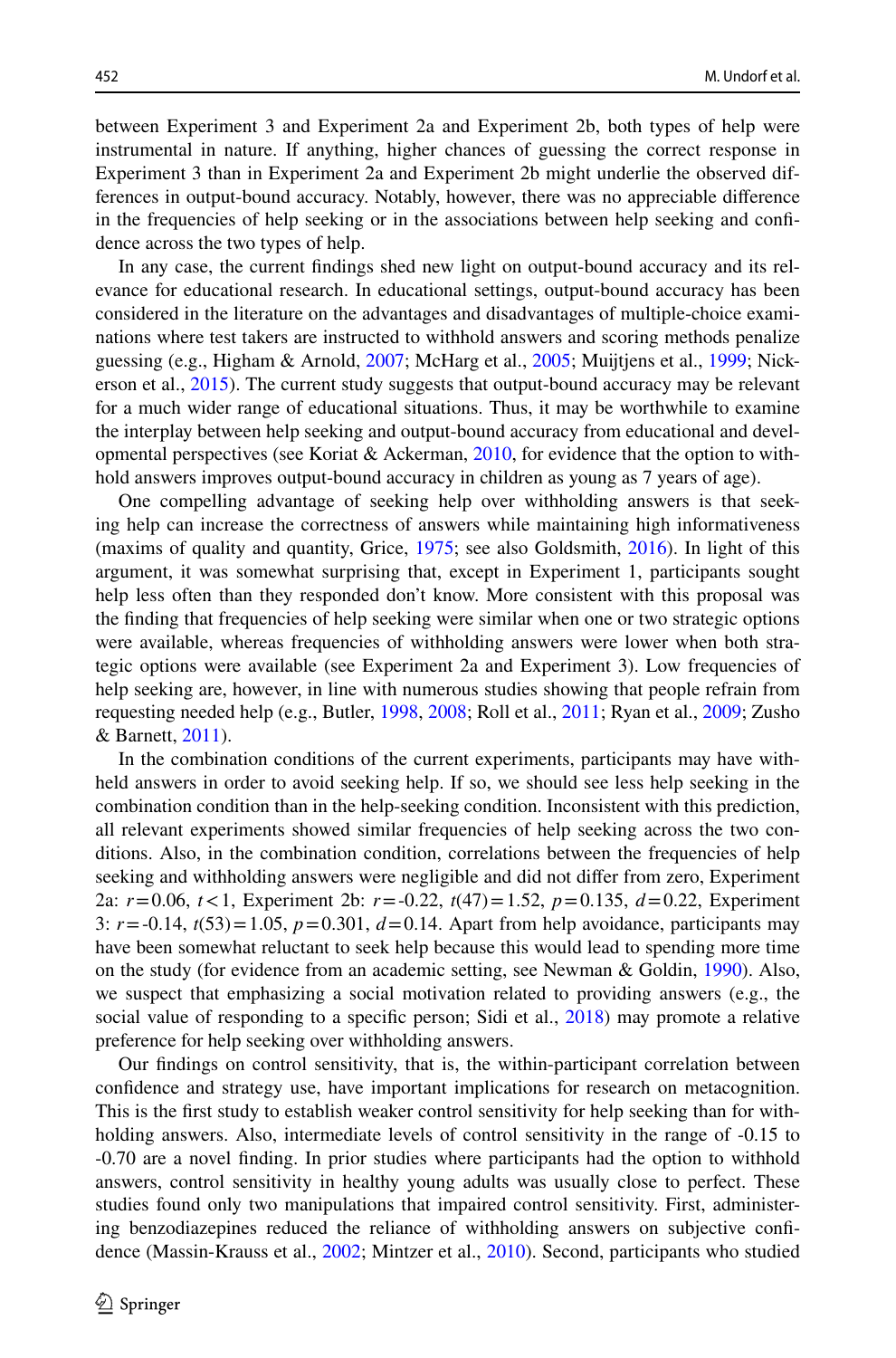expository texts from screen rather than from paper showed reduced reliance of study time allocation on predictions of future test performance (Ackerman & Goldsmith, [2011\)](#page-24-17). In the current study, control sensitivity was very high for withholding answers and signifcantly lower for help seeking. This diference reveals that high control sensitivity cannot be taken for granted, as is often done when assuming that metacognitive monitoring drives behavior (see, e.g., Nelson & Narens, [1990](#page-26-20)). Moreover, it suggests that control sensitivity and the factors afecting it need to be examined separately for various metacognitive control strategies.

It is instructive to compare our fndings on the interrelations between help seeking, confdence, and answer accuracy with fndings by Ferguson et al. ([2015\)](#page-25-19). In their study, participants from the experimental group could look up answers to knowledge questions on the Internet after indicating that they did not know the answer. In contrast, participants from the control group entered "NA" into the answer feld if they did not know the answer. Mirroring results obtained in the present study, the answers experimental participants volunteered without searching the Internet revealed higher accuracy than the answers given by control participants, refecting higher output-bound accuracy in experimental than control participants. However, there was also one important diference between Ferguson and colleagues' ([2015\)](#page-25-19) results and the present results. Ferguson and colleagues' ([2015\)](#page-25-19) experimental participants reported lower feeling-of-knowing judgments than control participants. In contrast, we found similar levels of confdence judgments across participants who did or did not have the option to seek help. This diference in results might suggest that the availability of strategic options has diferential efects on feeling-of-knowing judgments and confdence judgments. Of course, further work will be needed to evaluate this hypothesis. However, investigating this possibility has the potential to advance our understanding of the interplay between metacognitive monitoring and control.

### **Future directions**

In this study, we aimed to generalize fndings across participants, materials, experimental settings and procedures, and forms of help. Nevertheless, further investigation of generalizability and boundary conditions is in place. In particular, in all our experiments, the help ofered to participants was instrumental in nature: It alleviated a current state of need and assisted participants to achieve independently, but did not expedite task completion. It has been proposed in previous research that associations between perceived need for help and help seeking are more pronounced for seeking instrumental help than for seeking workavoidant and maladaptive executive help (for reviews, see Karabenick & Berger, [2013;](#page-25-10) Newman, [2006\)](#page-26-21). Also, people's willingness to seek instrumental or, alternatively, executive help in academic settings was found to be closely related to motivational variables. For instance, instrumental help seeking was common among learners with a mastery goal orientation, high levels of self-efficacy, and high self-perceived competency (for reviews, see Butler, [2006](#page-24-11); Karabenick & Berger, [2013](#page-25-10)). In contrast, learners who are threatened by seeking help, have a performance goal orientation, and perceive themselves as academically incompetent, prefer to seek executive help (for reviews, see Butler, [2006](#page-24-11); Karabenick & Berger, [2013](#page-25-10)). Consequently, it remains to be seen whether the present fndings on the association between subjective confdence and help seeking generalize to executive help. Future research might also examine the association between subjective confdence and selecting among levels of help that fall along a continuum ranging from instrumental to executive help (e.g., Aleven et al., [2006;](#page-24-18) Roll et al., [2011,](#page-27-18) [2014\)](#page-27-20). More generally,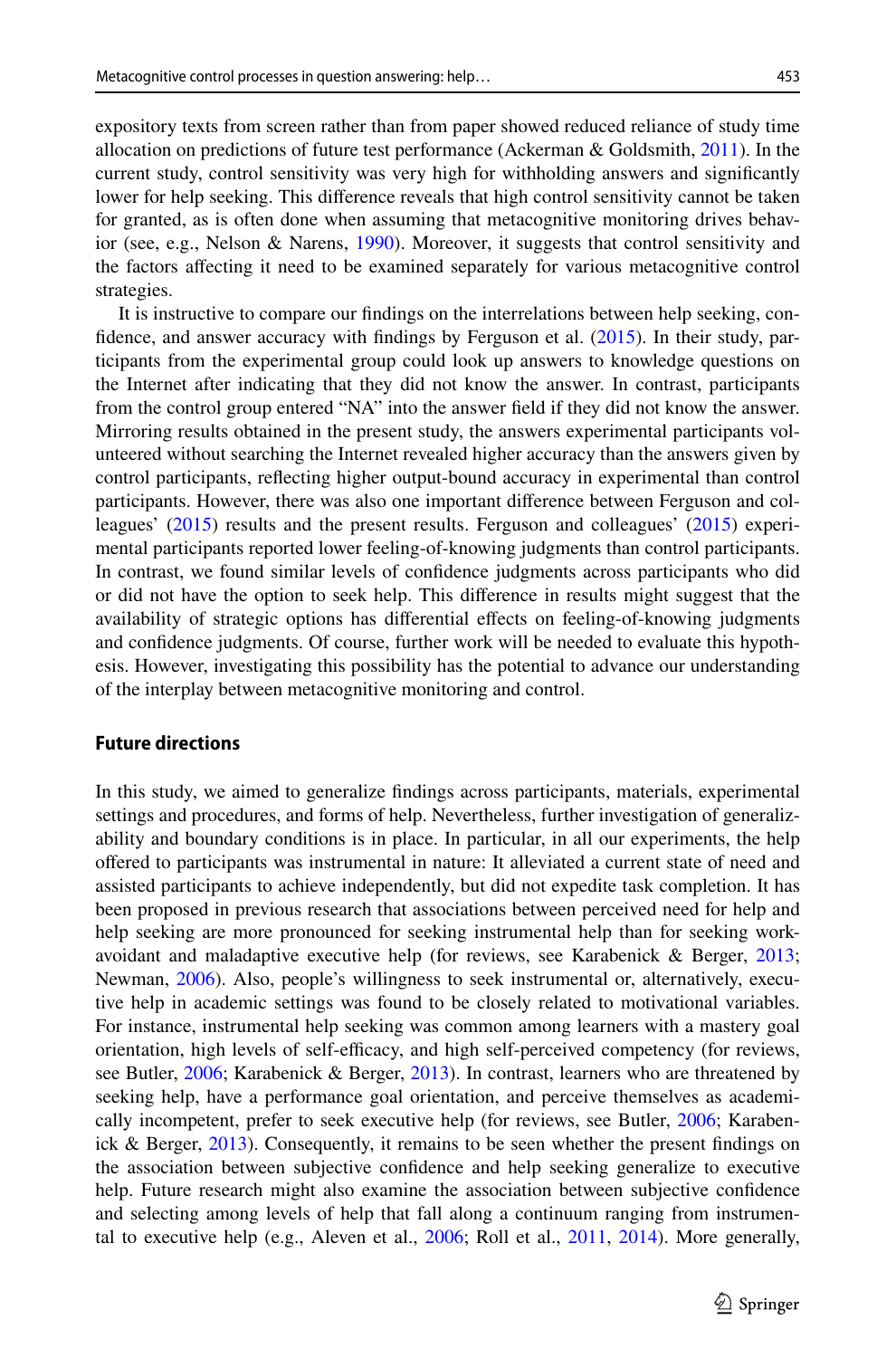supplementing the current paradigm with individual diferences, situational variables, and cultural factors that are known to afect help seeking (e.g., Butler, [2013;](#page-24-3) Nadler, [2017;](#page-26-7) Newman, [2000;](#page-26-5) Volet & Karabenick, [2006](#page-27-6)) is a worthwhile pursuit.

The materials used in the present experiments were two diferent sets of general-knowledge questions in diferent languages. Both sets were similar in that they covered a broad range of topics, required quantitative-numeric responses, and had pretested accuracy rates between 20 and 80%. The two sets of general-knowledge questions yielded very similar results, suggesting that the present fndings do not depend on the specifc general-knowledge questions we used. Whether our conclusions hold for other materials and tasks (e.g., retrieval of newly learned information from episodic memory) is a question for future research.

The present experiments all used contingency reward systems where incorrect responses and help requests had costs. As explained in the introduction, imposing a cost for help requests helped to increase the external validity of our task design and to provide a strong test of our predictions. Clearly, future studies should use alternative ways of ensuring external validity and motivation.

Finally, our experiments focused on the immediate consequences of seeking help and withholding answers. Our fndings suggest that some of the considerations that guided help seeking did not improve the accuracy of people's answers. An intriguing question is whether and to what extent particular considerations improve answer accuracy in the long term.

# **Conclusion**

The present study revealed important similarities and diferences in the relationship between confdence and seeking help as compared to the relationship between confdence and withholding answers. It has thereby advanced the understanding of the metacognitive monitoring processes involved in seeking help and withholding answers and, consequently, the micro-level of self-regulated learning (cf. Greene & Azevedo, [2009](#page-25-15); Karabenick & Gonida, [2018](#page-25-11); Volet & Karabenick, [2006](#page-27-6)). This study represents a significant advance in the ecological validity of experimental work on help seeking and withholding answers, because participants had the possibility to choose between two strategic options. Consequently, it may help to bridge the gap between experimental work on help seeking and withholding answers and research on these topics in educational and other real-life settings.

**Acknowledgments** This work was in part supported by a Margarete von Wrangell fellowship from the state of Baden-Württemberg to Monika Undorf and by a grant from the Israel Science Foundation (234/2018) to Rakefet Ackerman.

**Funding** Open Access funding enabled and organized by Projekt DEAL.

#### **Declarations**

**Confict of Interest** The authors declare that they have no confict of interest and that their work conforms to Standard 8 of the American Psychological Association's Ethical Principles of Psychologists and Code of Conduct and the COPE guidelines.

**Open Access** This article is licensed under a Creative Commons Attribution 4.0 International License, which permits use, sharing, adaptation, distribution and reproduction in any medium or format, as long as you give appropriate credit to the original author(s) and the source, provide a link to the Creative Commons licence, and indicate if changes were made. The images or other third party material in this article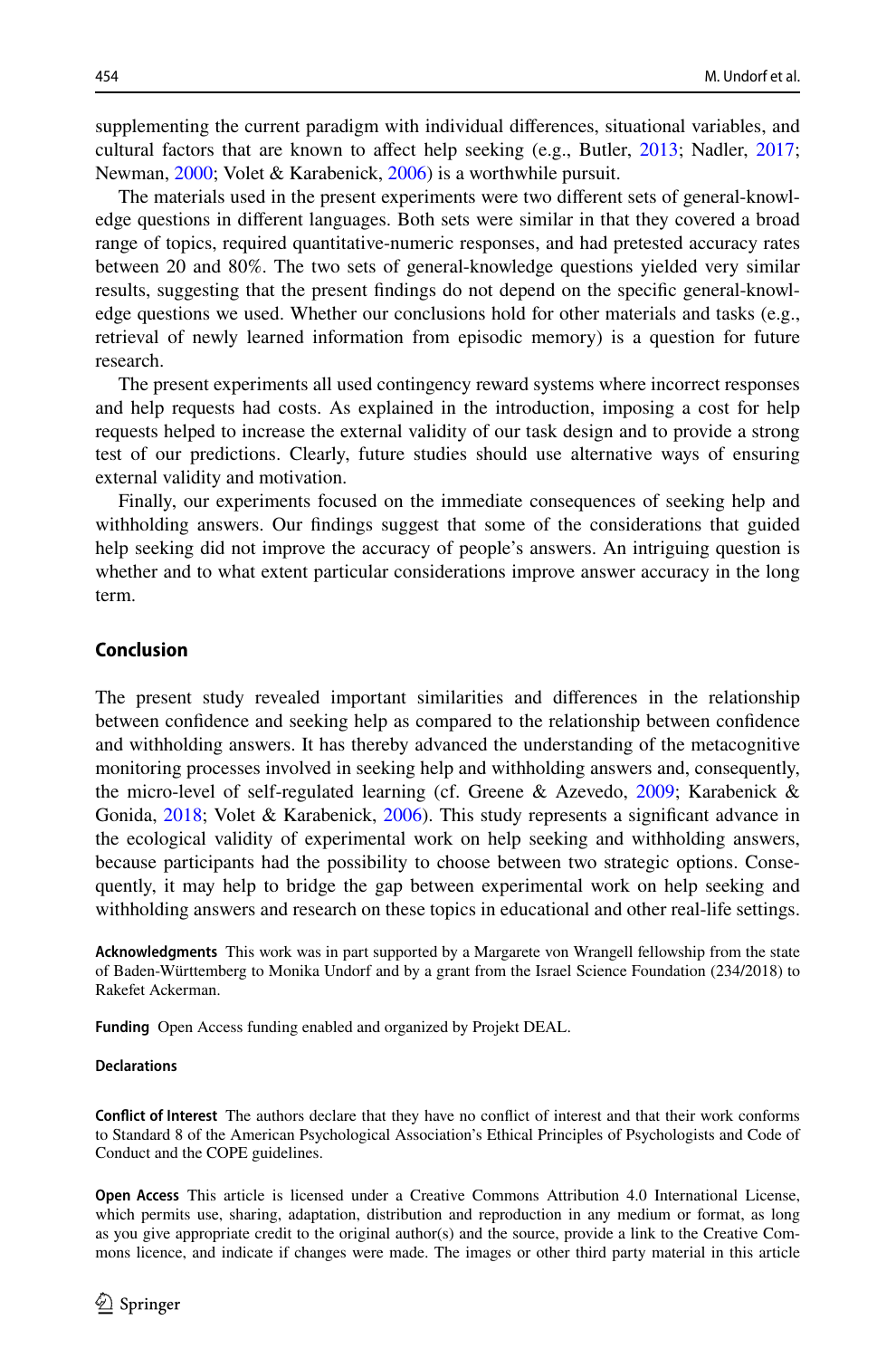are included in the article's Creative Commons licence, unless indicated otherwise in a credit line to the material. If material is not included in the article's Creative Commons licence and your intended use is not permitted by statutory regulation or exceeds the permitted use, you will need to obtain permission directly from the copyright holder. To view a copy of this licence, visit [http://creativecommons.org/licenses/by/4.0/.](http://creativecommons.org/licenses/by/4.0/)

# **References**

- <span id="page-24-13"></span>Ackerman, R., Bernstein, D. M., & Kumar, R. (2020a). Metacognitive hindsight bias. *Memory and Cognition,* 48, 731–744. <https://doi.org/10.3758/s13421-020-01012-w>
- <span id="page-24-2"></span>Ackerman, R., & Goldsmith, M. (2008). Control over grain size in memory reporting—with and without satisfying knowledge. *Journal of Experimental Psychology: Learning, Memory, and Cognition,* 34, 1224–1245. <https://doi.org/10.1037/a0012938>
- <span id="page-24-17"></span>Ackerman, R., & Goldsmith, M. (2011). Metacognitive regulation of text learning: On screen versus on paper. *Journal of Experimental Psychology: Applied,* 17, 18–32. <https://doi.org/10.1037/a0022086>
- <span id="page-24-6"></span>Ackerman, R., & Thompson, V. A. (2017). Meta-reasoning: Monitoring and control of thinking and reasoning. *Trends in Cognitive Sciences,* 21, 607–617. <https://doi.org/10.1016/j.tics.2017.05.004>
- <span id="page-24-14"></span>Ackerman, R., Yom-Tov, E., & Torgovitsky, I. (2020b). Using confdence and consensuality to predict time invested in problem solving and in real-life web searching. *Cognition*, 199. [https://doi.org/10.1016/j.](https://doi.org/10.1016/j.cognition.2020.1042482020.104248) [cognition.2020.1042482020.104248](https://doi.org/10.1016/j.cognition.2020.1042482020.104248)
- <span id="page-24-15"></span>Ackerman, R., & Zalmanov, H. (2012). The persistence of the fuency-confdence association in problem solving. *Psychonomic Bulletin & Review,* 19, 1187–1192. <https://doi.org/10.3758/s13423-012-0305-z>
- <span id="page-24-18"></span>Aleven, V., McLaren, B., Roll, I., Koedinger, K. (2006). Toward meta-cognitive tutoring: A model of help seeking with a cognitive tutor. *International Journal of Artifcial Intelligence in Education*, 16, 101–128
- <span id="page-24-5"></span>Aleven, V., Stahl, E., Schworm, S., Fischer, F., Wallace, R. (2003). Help seeking and help design in interactive learning environments. *Review of Educational Research*, 73, 277–320. [https://doi.org/10.3102/00346](https://doi.org/10.3102/00346543073003277) [543073003277](https://doi.org/10.3102/00346543073003277)
- <span id="page-24-0"></span>AlMahmoud, T., Regmi, D., Elzubeir, M., Howarth, F. C., & Shaban, S. (2019). Medical student question answering behaviour during high-stakes multiple choice examinations. *International Journal of Technology Enhanced Learning,* 11, 157–171. <https://doi.org/10.1504/IJTEL.2019.098777>
- <span id="page-24-12"></span>Arbreton, A. (1998). Student goal orientation and help-seeking strategy use. In S. A. Karabenick (Ed.), *Strategic help seeking*. Mahwah: Erlbaum
- <span id="page-24-9"></span>Bamberger, P. (2009). Employee help-seeking: Antecedents, consequences and new insights for future research. In J. J. Martocchio & H. Liao (Eds.), *Research in personnel and human resources management*: Vol. 28 (pp. 49–98). [https://doi.org/10.1108/S0742-7301\(2009\)0000028005](https://doi.org/10.1108/S0742-7301(2009)0000028005)
- <span id="page-24-8"></span>Berlyne, D. E., & Frommer, F. D. (1966). Some determinants of the incidence and content of children's questions. *Child Development,* 37, 177–189.<https://doi.org/10.2307/1126438>
- <span id="page-24-10"></span>Butler, R. (1998). Determinants of help seeking: Relations between perceived reasons for classroom helpavoidance and help-seeking behaviors in an experimental context. *Journal of Educational Psychology,* 90, 630–643. <https://doi.org/10.1037/0022-0663.90.4.630>
- <span id="page-24-11"></span>Butler, R. (2006). An achievement goal perspective on student help seeking and teacher help giving in the classroom: Theory, research, and educational implications. In S. A. Karabenick & R. S. Newman (Eds.), *Help seeking in academic settings: Goals, groups, and contexts* (pp. 15–44). Mahwah: Erlbaum
- <span id="page-24-16"></span>Butler, R. (2008). Ego-involving and frame of reference efects of tracking on elementary school students' motivational orientations and help seeking in math class. *Social Psychology of Education,* 11, 5–23. <https://doi.org/10.1007/s11218-007-9032-0>
- <span id="page-24-3"></span>Butler, R. (2013). An achievement goal perspective on student help seeking and teacher help giving in the classroom: Theory, research, and educational implications. In S. A. Karabenick & R. S. Newman (Eds.), *Help seeking in academic settings: Goals, groups, and contexts* (pp. 15–44). New York: Routledge
- <span id="page-24-7"></span>Cotler, S., Quilty, R. F., & Palmer, R. J. (1970). Measurement of appropriate and unnecessary help-seeking dependent behavior. *Journal of Consulting and Clinical Psychology,* 35, 324–327. [https://doi.org/](https://doi.org/10.1037/h0030100) [10.1037/h0030100](https://doi.org/10.1037/h0030100)
- <span id="page-24-4"></span>Coughlin, C., Hembacher, E., Lyons, K. E., & Ghetti, S. (2015). Introspection on uncertainty and judicious help-seeking during the preschool years. *Developmental Science,* 18, 957–971. [https://doi.org/](https://doi.org/10.1111/desc.12271) [10.1111/desc.12271](https://doi.org/10.1111/desc.12271)
- <span id="page-24-1"></span>Dunlosky, J., & Metcalfe, J. (2009). *Metacognition*. Los Angeles: Sage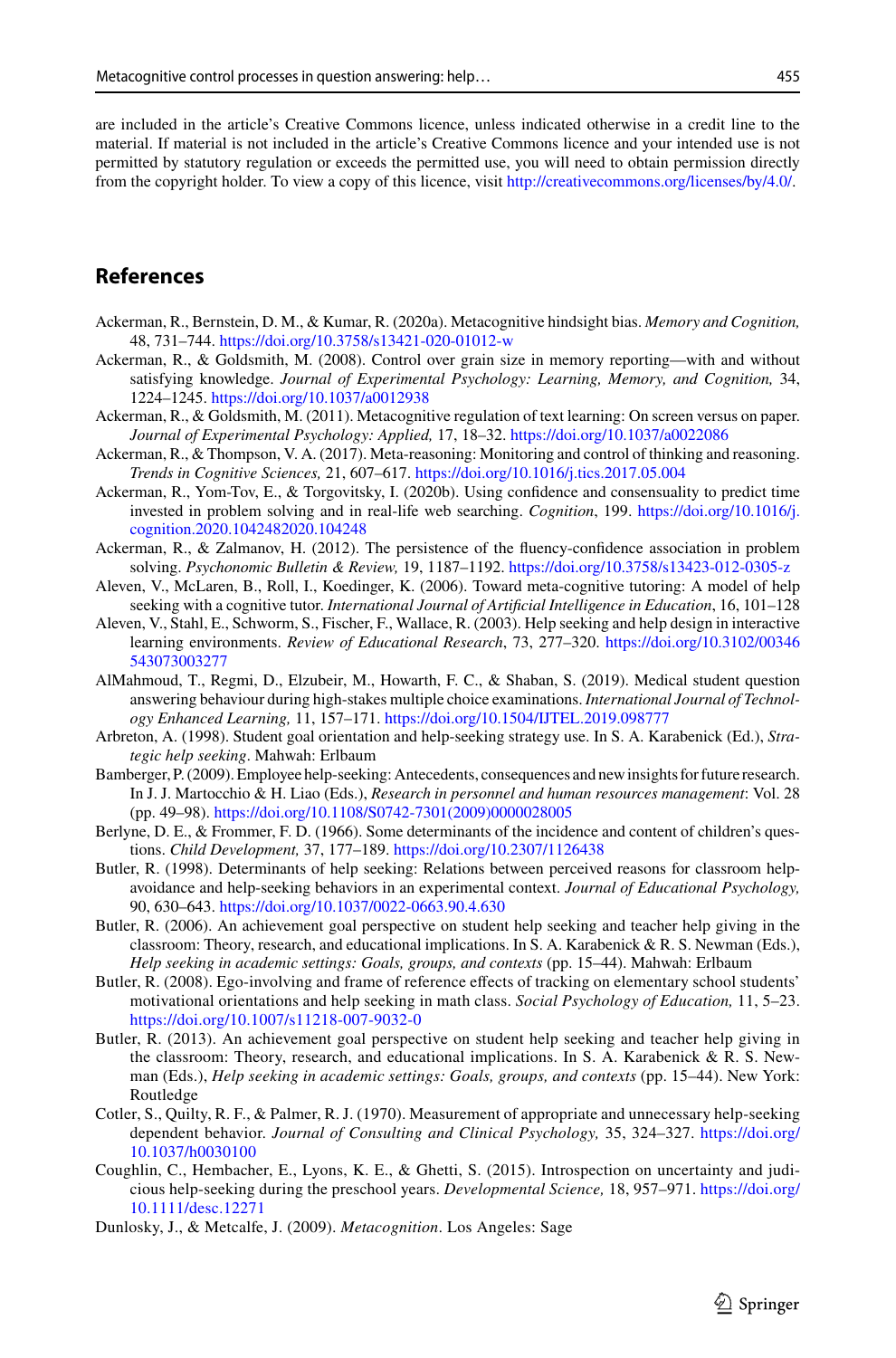- <span id="page-25-19"></span>Ferguson, A. M., McLean, D., & Risko, E. F. (2015). Answers at your fngertips: Access to the Internet infuences willingness to answer questions. *Consciousness and Cognition,* 37, 91–102. [https://doi.](https://doi.org/10.1016/j.concog.2015.08.008) [org/10.1016/j.concog.2015.08.008](https://doi.org/10.1016/j.concog.2015.08.008)
- <span id="page-25-2"></span>Fiedler, K., Ackerman, R., & Scarampi, C. (2019). Metacognition: Monitoring and controlling one's own knowledge, reasoning and decisions. In R. J. Sternberg & J. Funke (Eds.), *The Psychology of Human Thought: An Introduction* (pp. 89–111). Heidelberg: Heidelberg University Press. [https://doi.org/10.](https://doi.org/10.17885/heiup.470.c6669) [17885/heiup.470.c6669](https://doi.org/10.17885/heiup.470.c6669)
- <span id="page-25-4"></span>Goldsmith, M. (2016). Metacognitive quality-control processes in memory retrieval and reporting. In J. Dunlosky & S. K. Tauber (Eds.), *The Oxford handbook of metamemory* (pp. 357–385). New York: Oxford University Press. <https://doi.org/10.1093/oxfordhb/9780199336746.013.28>
- <span id="page-25-9"></span>Goldsmith, M., Koriat, A., & Pansky, A. (2005). Strategic regulation of grain size in memory reporting over time. *Journal of Memory and Language,* 52, 505–525.<https://doi.org/10.1016/j.jml.2005.01.010>
- <span id="page-25-1"></span>Graesser, A. C., & Murachver, T. (1985). Symbolic procedures of question answering. In A. C. Graesser & J. B. Black (Eds.), *The psychology of questions* (pp. 15–88). Hillsdale: Erlbaum
- <span id="page-25-15"></span>Greene, J. A., & Azevedo, R. (2009). A macro-level analysis of SRL processes and their relations to the acquisition of a sophisticated mental model of a complex system. *Contemporary Educational Psychology,* 34, 18–29. <https://doi.org/10.1016/j.cedpsych.2008.05.006>
- <span id="page-25-0"></span>Grice, H. P. (1975). Logic and conversation. In P. Cole & J. L. Morgan (Eds.), *Syntax and Semantics 3: Speech acts* (pp. 41–58). New York: Academic Press
- <span id="page-25-14"></span>Halabi, S., & Nadler, A. (2017). The intergroup status as helping relations model: Giving, seeking and receiving help as tools to maintain or challenge social inequality. In E. van Leeuwen & H. Zagefka (Eds.), *Intergroup helping* (pp. 205–221). Cham: Springer International Publishing. [https://doi.org/](https://doi.org/10.1007/978-3-319-53026-0_10) [10.1007/978-3-319-53026-0\\_10](https://doi.org/10.1007/978-3-319-53026-0_10)
- <span id="page-25-5"></span>Hanczakowski, M., Pasek, T., Zawadzka, K., & Mazzoni, G. (2013). Cue familiarity and "don"t know' responding in episodic memory tasks. *Journal of Memory and Language,* 69, 368–383. [https://doi.](https://doi.org/10.1016/j.jml.2013.04.005) [org/10.1016/j.jml.2013.04.005](https://doi.org/10.1016/j.jml.2013.04.005)
- <span id="page-25-6"></span>Higham, P. A. (2007). No special K! A signal detection framework for the strategic regulation of memory accuracy. *Journal of Experimental Psychology: General,* 136, 1–22. [https://doi.org/10.1037/0096-](https://doi.org/10.1037/0096-3445.136.1.1) [3445.136.1.1](https://doi.org/10.1037/0096-3445.136.1.1)
- <span id="page-25-18"></span>Higham, P. A., & Arnold, M. M. (2007). Beyond reliability and validity: The role of metacognition in psychological testing. In R. A. DeGregorio (Ed.), *New developments in psychological testing* (pp. 423–430). New York: Nova Science Publishers. <https://doi.org/10.1016/j.jmpt.2009.06.003>
- <span id="page-25-13"></span>Karabenick, S. A. (2011). Classroom and technology-supported help seeking: The need for converging research paradigms. *Learning and Instruction,* 21, 290–296. [https://doi.org/10.1016/j.learninstruc.](https://doi.org/10.1016/j.learninstruc.2010.07.007) [2010.07.007](https://doi.org/10.1016/j.learninstruc.2010.07.007)
- <span id="page-25-10"></span>Karabenick, S. A., & Berger, J.-L. (2013). Help seeking as a self-regulated learning strategy. In H. Bembenutty, T. J. Cleary, & A. Kitsantas (Eds.), *Applications of self-regulated learning across diverse disciplines: A tribute to Barry J. Zimmerman* (pp. 237–261). Charlotte: IAP Information Age Publishing
- <span id="page-25-11"></span>Karabenick, S. A., & Gonida, E. N. (2018). Academic help seeking as a self-regulated learning strategy. In P. A. Alexander, D. H. Schunk, & J. A. Greene (Eds.), *Handbook of self-regulation of learning and performance* (pp. 421–433). New York: Routledge.<https://doi.org/10.4324/9781315697048.ch27>
- <span id="page-25-16"></span>Karabenick, S. A., & Knapp, J. R. (1988). Help seeking and the need for academic assistance. *Journal of Educational Psychology,* 80, 406–408.<https://doi.org/10.1037/0022-0663.80.3.406>
- <span id="page-25-12"></span>Karabenick, S. A., & Knapp, J. R. (1991). Relationship of academic help seeking to the use of learning strategies and other instrumental achievement behavior in college students. *Journal of Educational Psychology,* 83, 221–230.<https://doi.org/10.1037/0022-0663.83.2.221>
- <span id="page-25-3"></span>Koriat, A. (2007). Metacognition and consciousness. In P. D. Zelazo, M. Moscovitch, & E. Thompson (Eds.), *Cambridge handbook of consciousness* (pp. 289–325). New York: Cambridge University Press
- <span id="page-25-20"></span>Koriat, A. (2018). When reality is out of focus: Can people tell whether their beliefs and judgments are correct or wrong? *Journal of Experimental Psychology: General,* 147, 613–631. [https://doi.org/10.1037/](https://doi.org/10.1037/xge0000397) [xge0000397](https://doi.org/10.1037/xge0000397)
- <span id="page-25-17"></span>Koriat, A., & Ackerman, R. (2010). Choice latency as a cue for children's subjective confdence in the correctness of their answers. *Developmental Science,* 13, 441–453. [https://doi.org/10.1111/j.1467-7687.](https://doi.org/10.1111/j.1467-7687.2009.00907.x) [2009.00907.x](https://doi.org/10.1111/j.1467-7687.2009.00907.x)
- <span id="page-25-7"></span>Koriat, A., & Goldsmith, M. (1994). Memory in naturalistic and laboratory contexts: Distinguishing the accuracy-oriented and quantity-oriented approaches to memory assessment. *Journal of Experimental Psychology: General,* 123, 297–315.<https://doi.org/10.1037/0096-3445.123.3.297>
- <span id="page-25-8"></span>Koriat, A., & Goldsmith, M. (1996). Monitoring and control processes in the strategic regulation of memory accuracy. *Psychological Review,* 103, 490–517.<https://doi.org/10.1037/0033-295X.103.3.490>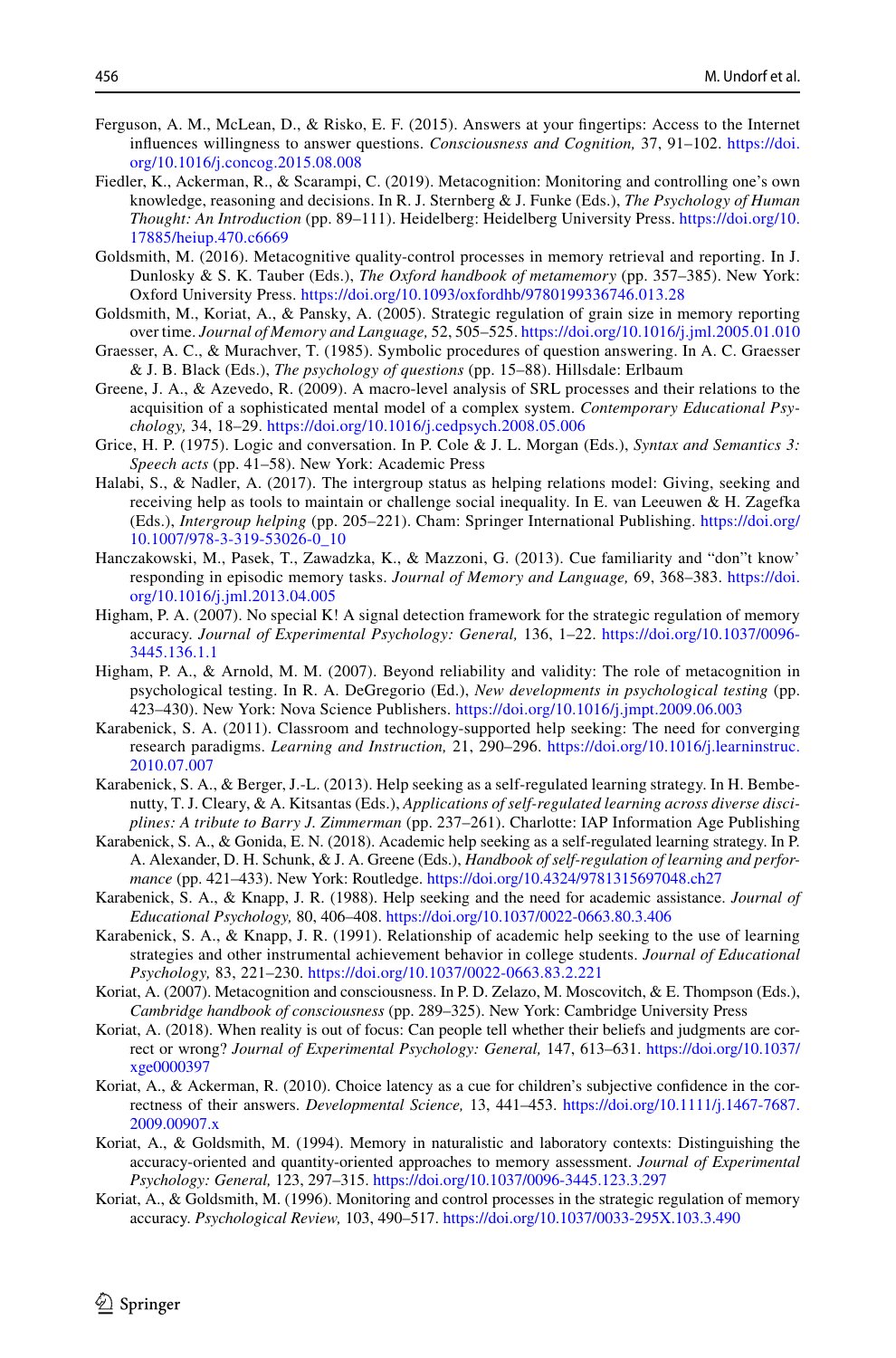- <span id="page-26-13"></span>Koriat, A., Goldsmith, M., Schneider, W., & Nakash-Dura, M. (2001). The credibility of children's testimony: Can children control the accuracy of their memory reports? *Journal of Experimental Child Psychology,* 79, 405–437. <https://doi.org/10.1006/jecp.2000.2612>
- <span id="page-26-17"></span>Leonesio, R. J., & Nelson, T. O. (1990). Do diferent metamemory judgments tap the same underlying aspects of memory? *Journal of Experimental Psychology: Learning, Memory, and Cognition,* 16, 464–470. <https://doi.org/10.1037/0278-7393.16.3.464>
- <span id="page-26-0"></span>Luna, K., Higham, P. A., & Martín-Luengo, B. (2011). Regulation of memory accuracy with multiple answers: The plurality option. *Journal of Experimental Psychology: Applied,* 17, 148–158. [https://doi.org/10.](https://doi.org/10.1037/a0023276) [1037/a0023276](https://doi.org/10.1037/a0023276)
- <span id="page-26-9"></span>Makara, K. A., & Karabenick, S. A. (2013). Characterizing sources of academic help in the age of expanding educational technology: A new conceptual framework. In S. A. Karabenick & M. Puustinen (Eds.), *Advances in help-seeking research and applications: The role of emerging technologies* (pp. 37–72). Charlotte: Information Age Publishing
- <span id="page-26-18"></span>Massin-Krauss, M., Bacon, E., & Danion, J.-M. (2002). Efects of the benzodiazepine lorazepam on monitoring and control processes in semantic memory. *Consciousness and Cognition,* 11, 123–137. [https://doi.](https://doi.org/10.1006/ccog.2001.0538) [org/10.1006/ccog.2001.0538](https://doi.org/10.1006/ccog.2001.0538)
- <span id="page-26-14"></span>McHarg, J., Bradley, P., Chamberlain, S., Ricketts, C., Searle, J., & McLachlan, J. C. (2005). Assessment of progress tests. *Medical Education,* 39, 221–227. <https://doi.org/10.1111/j.1365-2929.2004.02060.x>
- <span id="page-26-16"></span>Metcalfe, J. (2009). Metacognitive judgments and control of study. *Current Directions in Psychological Science*, 18, 159–163.<https://doi.org/10.1111/j.1467-8721.2009.01628.x>
- <span id="page-26-19"></span>Mintzer, M. Z., Kleykamp, B. A., & Griffiths, R. R. (2010). Dose effects of triazolam and scopolamine on metamemory. *Experimental and Clinical Psychopharmacology,* 18, 17–31.<https://doi.org/10.1037/a0018061>
- <span id="page-26-15"></span>Muijtjens, A. M. M., Van Mameren, H., Hoogenboom, R. J. I., Evers, J. L. H., & Van der Vleuten, C. P. M. (1999). The efect of a "don"t know' option on test scores: Number-right and formula scoring compared. *Medical Education,* 33, 267–275. <https://doi.org/10.1046/j.1365-2923.1999.00292.x>
- <span id="page-26-6"></span>Nadler, A. (1991). Help-seeking behavior: Psychological costs and instrumental benefts. In M. S. Clark (Ed.) *Review of personality and social psychology*, Vol. 12. Prosocial behavior (pp. 290-311). Thousand Oaks: Sage
- <span id="page-26-7"></span>Nadler, A. (2017). The human essence in helping relations: Belongingness, independence, and status. In M. van Zomeren, J. F. Dovidio (Eds). *The Oxford handbook of the human essence* (Vol. 1, pp. 123-134. New York: Oxford University Press. <https://doi.org/10.1093/oxfordhb/9780190247577.001.0001>
- <span id="page-26-2"></span>Nelson-Le Gall, S. (1981). Help-seeking: An understudied problem-solving skill in children. *Developmental Review,* 1, 224–246. [https://doi.org/10.1016/0273-2297\(81\)90019-8](https://doi.org/10.1016/0273-2297(81)90019-8)
- <span id="page-26-8"></span>Nelson-Le Gall, S. (1985). Help-seeking behavior in learning. In E. W. Gordon (Ed.), *Review of research in education* (pp. 55–90). Washington, DC: American Educational Research Association
- <span id="page-26-10"></span>Nelson-Le Gall, S., & Jones, E. (1990). Cognitive-motivational infuences on the task-related help-seeking behavior of black children. *Child Development,* 61, 581–589. [https://doi.org/10.1111/j.1467-8624.1990.](https://doi.org/10.1111/j.1467-8624.1990.tb02802.x) [tb02802.x](https://doi.org/10.1111/j.1467-8624.1990.tb02802.x)
- <span id="page-26-11"></span>Nelson-Le Gall, S., Kratzer, L., Jones, E., & DeCooke, P. (1990). Children's self-assessment of performance and task-related help seeking. *Journal of Experimental Child Psychology,* 49, 245–263. [https://doi.org/](https://doi.org/10.1016/0022-0965(90)90057-F) [10.1016/0022-0965\(90\)90057-F](https://doi.org/10.1016/0022-0965(90)90057-F)
- <span id="page-26-20"></span>Nelson, T. O., & Narens, L. (1990). Metamemory: A theoretical framework and new fndings. In G. Bower (Ed.), *The psychology of learning and motivation* (Vol. 26, pp. 125–173). New York: Academic Press
- <span id="page-26-1"></span>Nelson-Le Gall, S., & Resnick, L. (1998). Help seeking, achievement motivation, and the social practice of intelligence in school. In S. A. Karabenick (Ed.), *Strategic help seeking*. Mahwah: Erlbaum
- <span id="page-26-12"></span>Nelson, L. J., & Fyfe, E. R. (2019). Metacognitive monitoring and help-seeking decisions on mathematical equivalence problems. *Metacognition and Learning,* 14, 167–187. [https://doi.org/10.1007/](https://doi.org/10.1007/s11409-019-09203-w) [s11409-019-09203-w](https://doi.org/10.1007/s11409-019-09203-w)
- <span id="page-26-3"></span>Newman, R. S. (1994). Adaptive help seeking: A strategy of self-regulated learning. In D. H. Schunk & B. J. Zimmerman (Eds.), *Self-regulation of learning and performance: Issues and educational applications* (pp. 283–301). Hillsdale: Erlbaum
- <span id="page-26-4"></span>Newman, R. S. (1998). Adaptive help seeking: A role of social interaction in self-regulated learning. In S. A. Karabenick (Ed.), Strategic help seeking. Mahwah: Erlbaum
- <span id="page-26-5"></span>Newman, R. S. (2000). Social infuences on the development of children's adaptive help seeking: The role of parents, teachers, and peers. *Developmental Review,* 20, 350–404. [https://doi.org/10.1006/](https://doi.org/10.1006/drev.1999.0502) [drev.1999.0502](https://doi.org/10.1006/drev.1999.0502)
- <span id="page-26-21"></span>Newman, R. S. (2006). Students' adaptive and nonadaptive help seeking in the classroom: Implications for the context of peer harassment. In S. A. Karabenick & R. S. Newman (Eds.), *Help seeking in academic settings: Goals, groups, and contexts* (pp. 225–258). Mahwah: Erlbaum